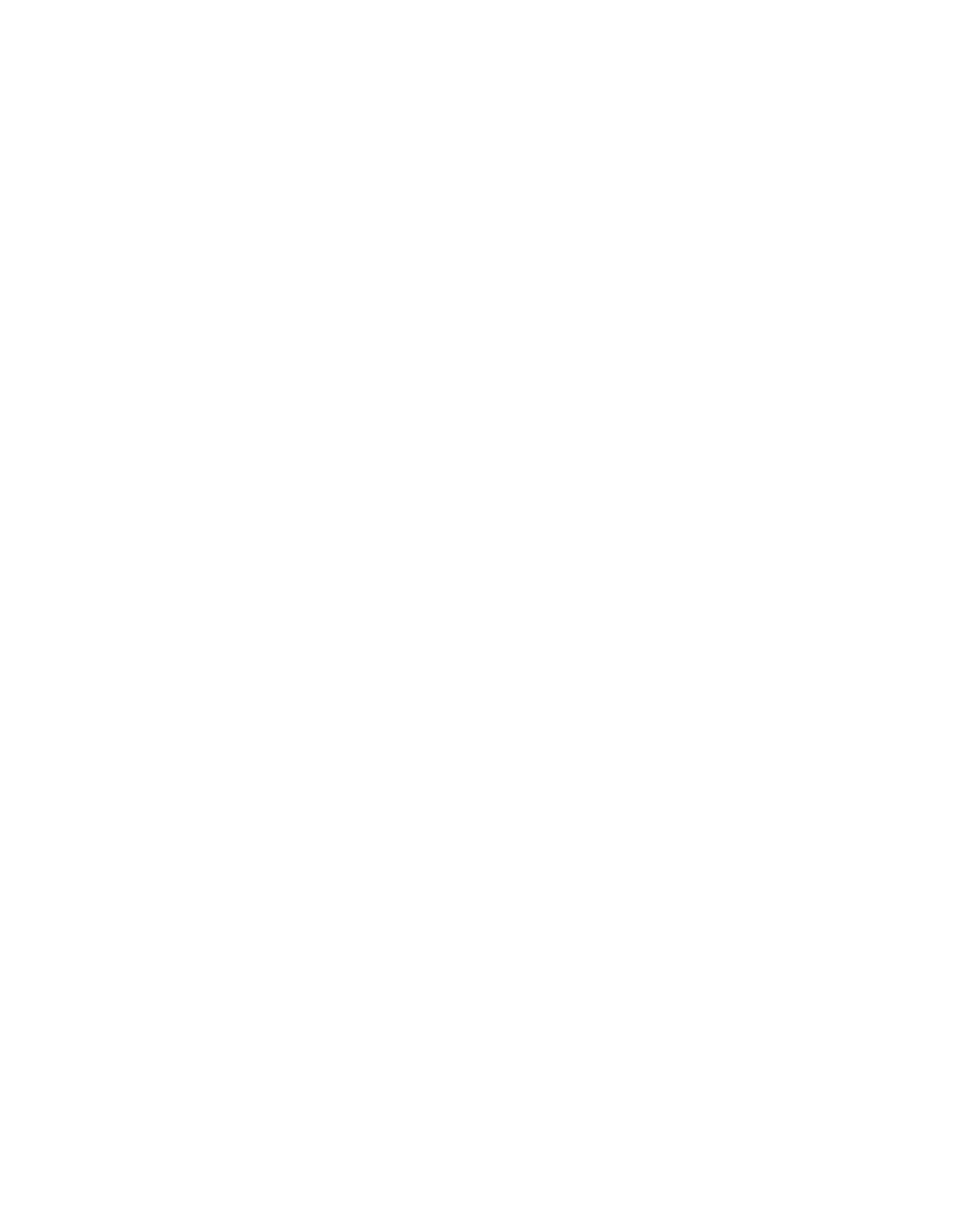#### SANTA BARBARA COUNTY AIR POLLUTION CONTROL DISTRICT

# SCOPE AND CONTENT OF AIR QUALITY SECTIONS IN ENVIRONMENTAL DOCUMENTS

#### **TABLE OF CONTENTS**

| 1.    |                                                                                                  |  |  |  |
|-------|--------------------------------------------------------------------------------------------------|--|--|--|
| 2.    |                                                                                                  |  |  |  |
| З.    |                                                                                                  |  |  |  |
| 3.1   |                                                                                                  |  |  |  |
| 4.    |                                                                                                  |  |  |  |
| 5.    |                                                                                                  |  |  |  |
| 5.1   |                                                                                                  |  |  |  |
| 5.2   |                                                                                                  |  |  |  |
| 5.3   |                                                                                                  |  |  |  |
|       |                                                                                                  |  |  |  |
| 5.3.2 |                                                                                                  |  |  |  |
| 5.3.3 |                                                                                                  |  |  |  |
| 5.3.4 |                                                                                                  |  |  |  |
| 5.3.5 |                                                                                                  |  |  |  |
|       |                                                                                                  |  |  |  |
|       |                                                                                                  |  |  |  |
| 5.4   |                                                                                                  |  |  |  |
|       |                                                                                                  |  |  |  |
|       |                                                                                                  |  |  |  |
| 6.    |                                                                                                  |  |  |  |
| 6.1   |                                                                                                  |  |  |  |
| 6.2   |                                                                                                  |  |  |  |
| 6.3   | OPERATIONAL IMPACT MITIGATION - OZONE PRECURSOR (NO <sub>X</sub> AND ROC) MITIGATION MEASURES 26 |  |  |  |
| 6.3.1 |                                                                                                  |  |  |  |
|       |                                                                                                  |  |  |  |
|       |                                                                                                  |  |  |  |
|       |                                                                                                  |  |  |  |
| 7.    |                                                                                                  |  |  |  |
| 8.    |                                                                                                  |  |  |  |
|       |                                                                                                  |  |  |  |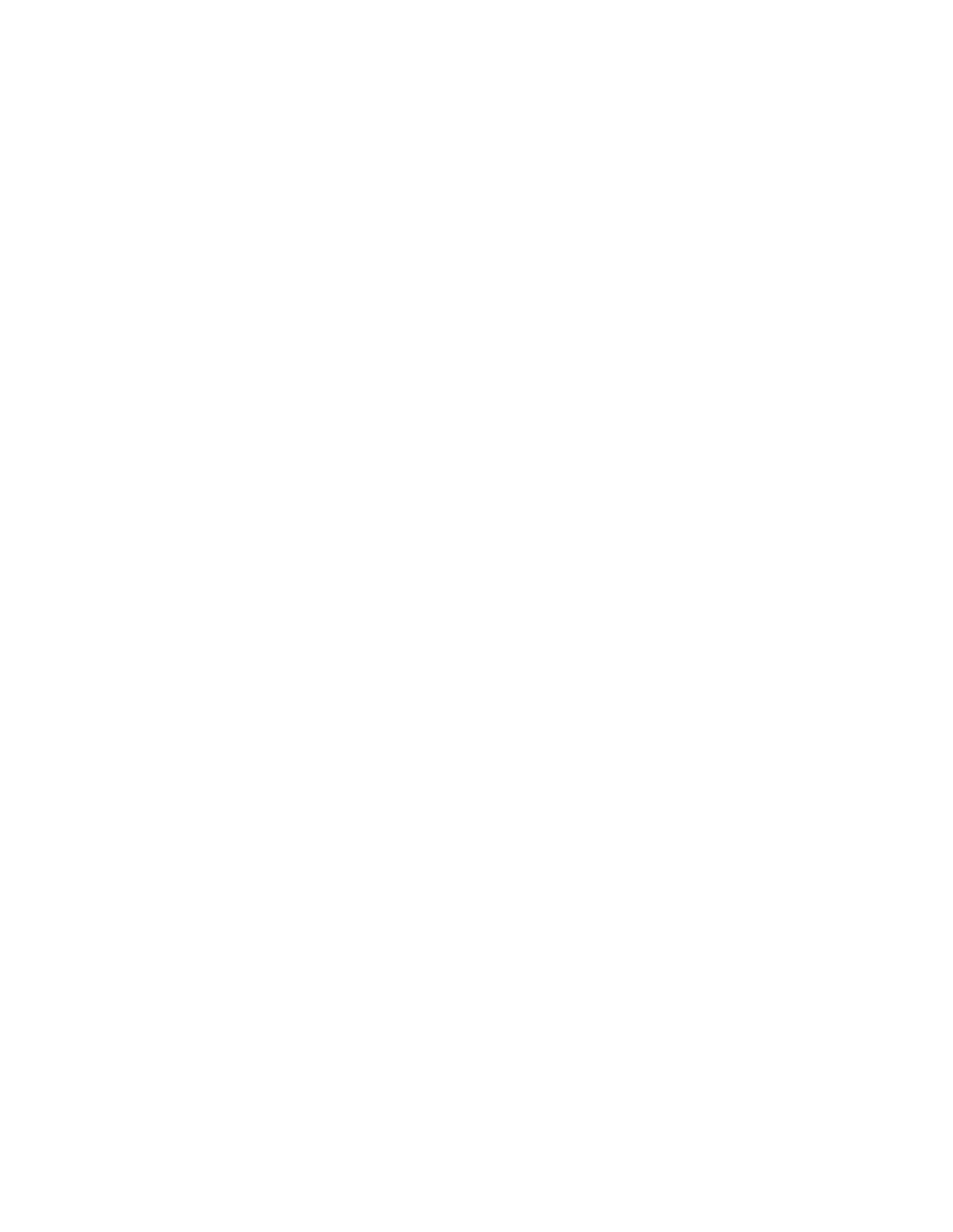# **1. INTRODUCTION**

The Santa Barbara County Air Pollution Control District (APCD) performs a number of functions which include: preparing and updating the clean air plans; implementing state and federal air pollution control laws; adopting, administering, and enforcing air pollution control rules and regulations; overseeing a network of air quality monitoring stations; demonstrating innovative clean air technology; and, educating the public about their role in reducing air pollution. In addition, the APCD acts as lead agency, responsible agency or a concerned agency with jurisdiction by law over the air resources of the County under the California Environmental Quality Act (CEQA). In this capacity, the APCD reviews environmental documents for the air quality impacts of land use projects.

The APCD Board consists of the five County Supervisors plus one representative from each of the eight incorporated cities. On October 19, 1995 the APCD Board adopted the APCD's *Environmental Review Guidelines* pursuant to CEQA. Criteria for evaluating the significance of adverse air quality and greenhouse gas impacts from projects subject to CEQA were adopted in the APCD *Environmental Review Guidelines* and are described in Section 4 of this document. The document is available for download at [www.ourair.org/apcd/land-use/#Guidelines.](http://www.ourair.org/apcd/land-use/#Guidelines)

The APCD thresholds of significance apply to all sources of air pollutants, including equipment and businesses not regulated by the APCD and motor vehicles. Examples of businesses that the APCD regulates include gasoline stations, auto body shops, dry cleaners, oil and gas facilities, large wineries, and water and wastewater treatment plants. The APCD regulates these and other businesses by issuing permits and adopting rules, as required by state and federal air pollution control laws. These thresholds of significance cannot be used to determine whether a project will need an APCD permit. For information on whether a project will require an APCD permit, please contact APCD's Engineering Division or visit the APCD website at [www.ourair.org.](http://www.ourair.org/)

Air quality and greenhouse gas impacts for land use projects should be evaluated using the thresholds of significance adopted or used by the jurisdiction in which the project is located. Santa Barbara County's thresholds of significance may be found on their website at [http://sbcountyplanning.org/permitting/ldpp/auth\\_reg/environmental\\_review.cfm.](http://sbcountyplanning.org/permitting/ldpp/auth_reg/environmental_review.cfm)

This document provides guidance for assessing and mitigating air quality and greenhouse gas impacts of development projects. It is updated frequently as new information and methodologies become available**. For the most recent version of this document please check the APCD website at [www.ourair.org](http://www.ourair.org/) periodically**. For assistance in applying the thresholds in this manual please contact the Community Programs staff at (805) 961-8800.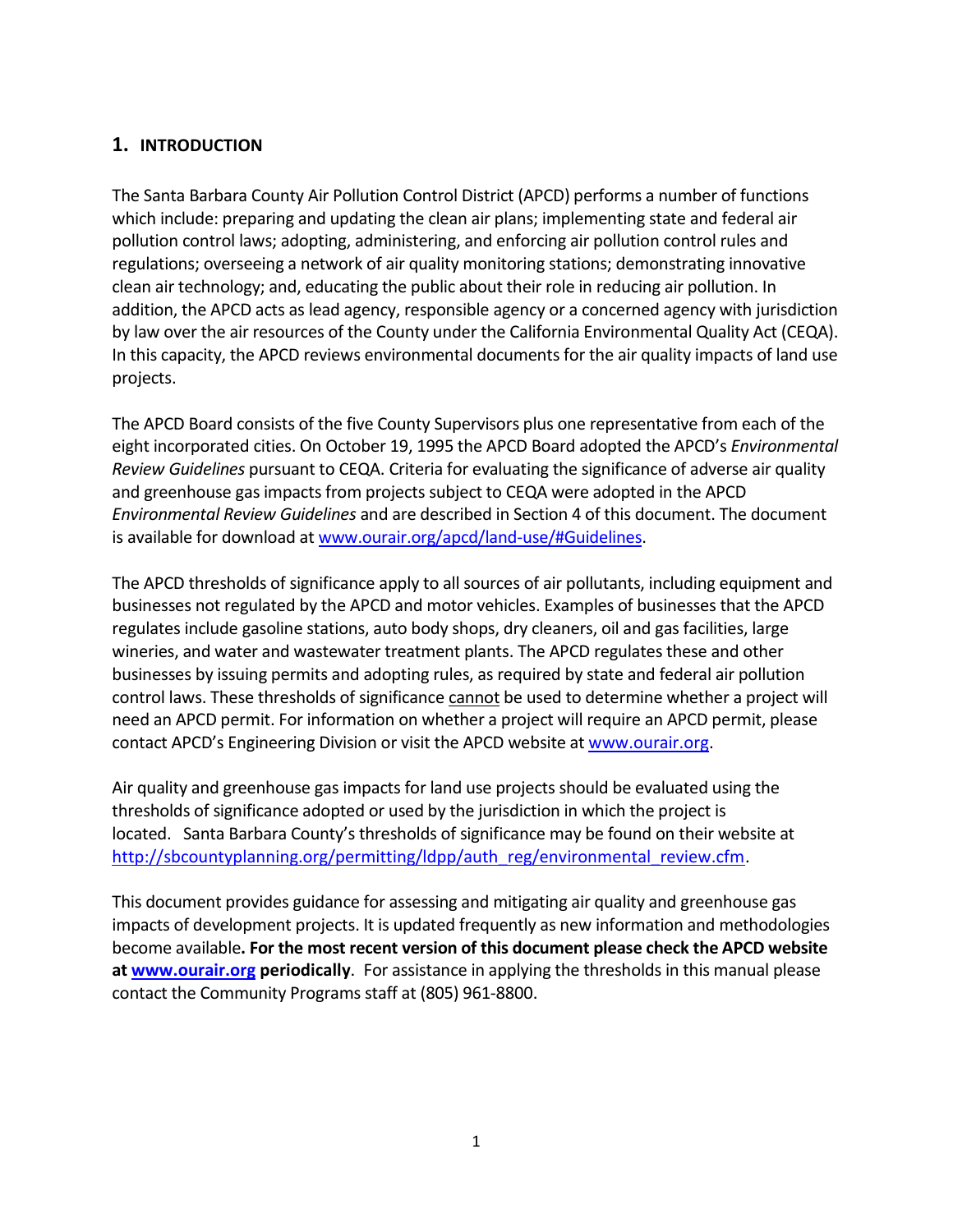#### **2. GLOSSARY OF TERMS and ACRONYMS**

- **Air Pollution Control District (APCD) -** A local/regional agency with jurisdiction over stationary sources of air pollution. The Santa Barbara County APCD jurisdictional area is the same as the geographical boundaries of Santa Barbara County.
- **Air Resources Board (ARB or CARB) -** The California Air Resources Board, the agency that regulates mobile and consumer products sources of air pollution in the State of California. The ARB is also tasked with implementing climate change legislation in the state.
- **Airborne Toxics Control Measure (ATCM) -** A regulation developed by the ARB to limit emissions of toxic air contaminants such as diesel particulate, perchloroethylene, etc.
- **Authority to Construct (ATC) Permit** A permit issued by the APCD prior to commencement of project construction.
- **CAAQS** California Ambient Air Quality Standard(s).
- **Carbon Monoxide (CO) –** An air pollutant formed by combustion processes of carboncontaining fuels (such as gasoline or wood). Emissions of CO lead to human health impacts.
- **CEQA Guidelines** Title 14 California Code of Regulations, Chapter 3, Guidelines for Implementation of the California Environmental Quality Act, Sections 15000 et. seq.
- **CEQA Statute** California Environmental Quality Act, California Public Resources Code, Division 13, Environmental Quality, Sections 21000 et. seq.
- **Environmental Impact Report (EIR) -** A Document prepared pursuant to CEQA for projects with significant impacts.
- **Greenhouse Gases (GHGs) –** Pollutants that are known to increase the greenhouse effect in the earth's atmosphere, thereby adding to global climate change impacts. A number of pollutants have been identified as GHGs, including carbon dioxide ( $CO<sub>2</sub>$ ), methane (CH<sub>4</sub>) and nitrous oxide ( $N_2O$ ). The State of California defines GHGs in the Health & Safety Code, §38505(g).
- **Health Risk Assessment (HRA) –** An assessment of the acute (immediate) and chronic (cumulative) effects that a project will have on human health.
- **Initial Study (IS) -** Initial evaluation of a project, prepared pursuant to CEQA, to determine whether significant environmental impacts exist. Depending on the outcome of the IS, the lead agency may proceed with a Negative Declaration, Mitigated Negative Declaration, or Environmental Impact Report.
- **Lead Agency –** The agency that has discretionary authority over a permit action or decision that is subject to CEQA.
- **NAAQS -** National Ambient Air Quality Standard(s).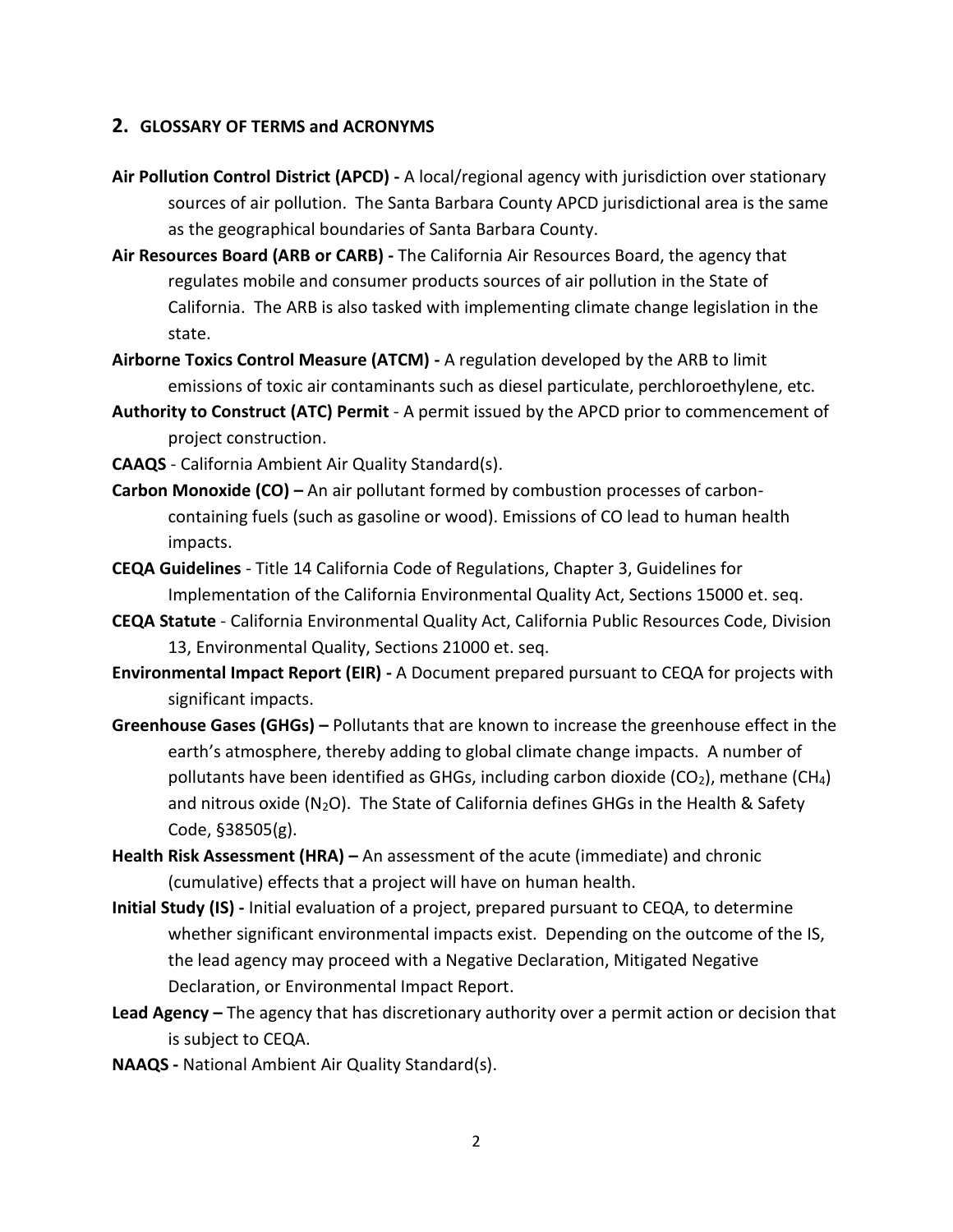- **Negative Declaration (ND) or Mitigated Negative Declaration (MND) –** A declaration, prepared in compliance with CEQA, that states that a project will not have a significant impact on the environment (ND) or that a project will not have significant impacts if documented mitigation measures are adopted and enforced (MND).
- **Notice of Preparation (NOP) of an EIR –** An official public notice, issued by the CEQA lead agency, that an Environmental Impact Report will be prepared pursuant to CEQA.
- **Oxides of Nitrogen (NOX) –** An air pollutant (includes nitrogen oxide, or NO, and nitrogen dioxide, or  $NO<sub>2</sub>$ ). NO<sub>x</sub> is typically a product of combustion. Emissions of  $NO<sub>X</sub>$  lead to human health impacts and also to the formation of ozone.
- **Ozone (O3) –** A pollutant of regional concern, formed by in the lower atmosphere by a combination of ozone precursors (ROC,  $NO<sub>x</sub>$ ) in the presence of heat and sunlight.
- **Ozone Plan -** Santa Barbara County APCD's plans to meet and/or maintain state and federal air quality standards, as applicable (note that this document was previously known as the Clean Air Plan).
- **Particulate Matter (PM2.5, PM10, diesel PM) –** Fine particulate matter that remains suspended in the atmosphere and can be inhaled into human lungs.  $PM_{10}$  is particulate matter that measures 10 micrometers or less in diameter (similar for  $PM_{2.5}$ ). Diesel PM is particulate matter that is emitted from diesel-fueled combustion devices.
- **Permit to Operate (PTO)** A permit issued by the APCD prior to operation of a project.
- **Reactive Organic Compounds (ROC) –** Pollutants that react in the atmosphere to form ozone. Refer to APCD Rule 201 for a regulatory definition of this term.
- **Stationary Source –** Any building, structure, facility, or installation which emits or may emit an air pollutant directly or as fugitive emissions.
- **Toxic Air Contaminant (TAC)** An air pollutant that is considered to have toxic attributes, be them acute (immediate), chronic (cumulative), or both. Refer to California Health & Safety Code Section 39655 for a regulatory definition of this term.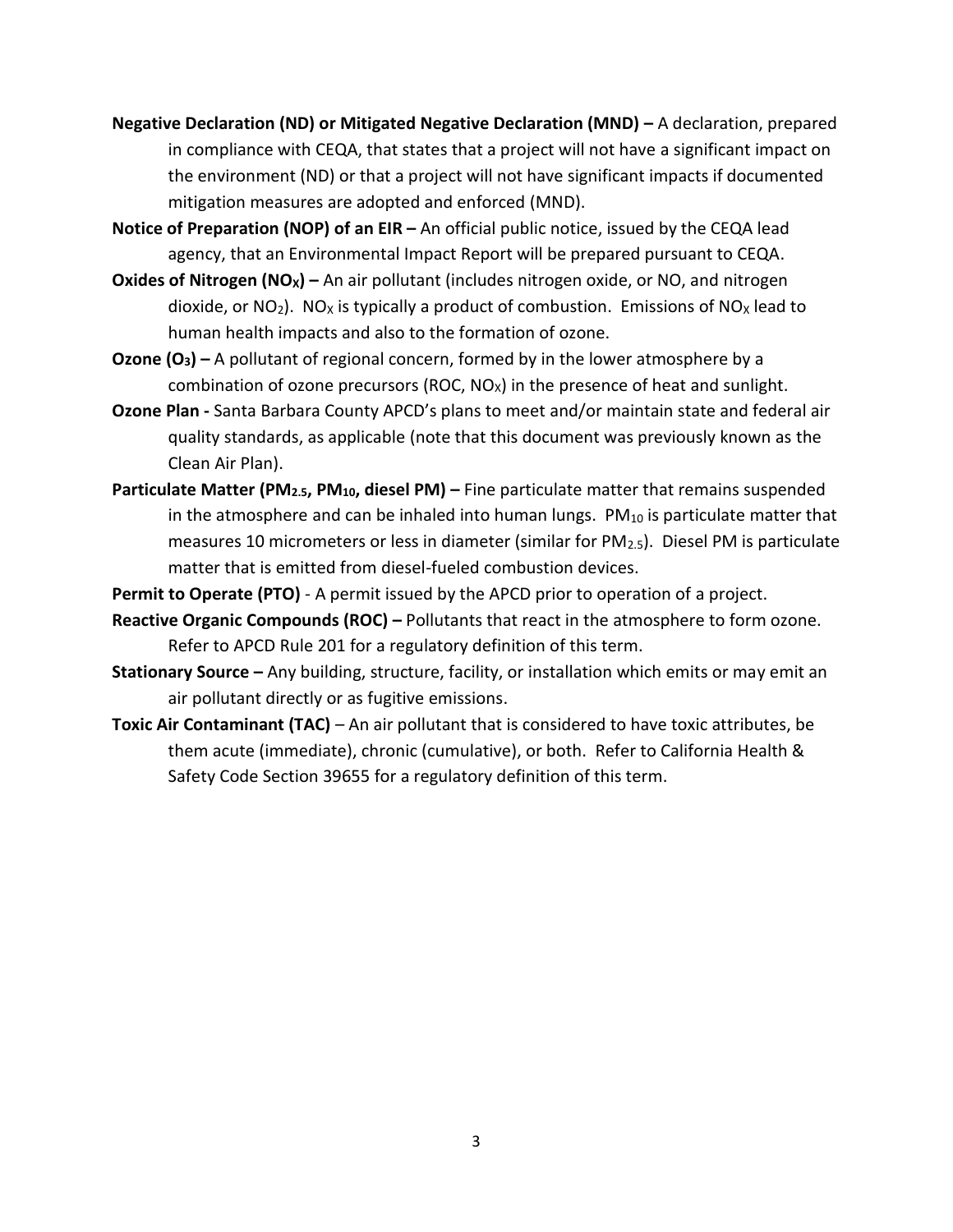# **3. CONTENTS OF EIRS**

In general, as required by the California Environmental Quality Act (CEQA), the air quality analysis in environmental impact reports (EIRs) should include the following elements:

- **existing environmental setting** of the area affected by the project, in terms of climate and current air quality; see section 4 of this document;
- a discussion of all direct and indirect, long-term and short-term, **air quality impacts of the proposed project and the classification of the significance of long-term impacts using established criteria**; see section 5 of this document;
- significant **cumulative air quality impacts** of the project including contribution of greenhouse gases to global climate change; see section 5.4;
- **consistency** and conformity of the project with local and regional plans, including the most recent Ozone Plan and other plans; see section 5.4.2;
- **mitigation measures** to avoid or reduce potentially significant air quality impacts, including effectiveness of mitigation measures and discussion of **residual impacts**; see section 6 of this document;
- evaluation of all feasible **alternatives** to the project which would reduce air quality impacts; including the air quality impacts of the "No Project" alternative and the environmentally superior alternative;
- evaluation of the **growth inducing effects** of the project on air quality;
- listing all required air quality mitigation measures in the **Mitigation Monitoring and/or Reporting Plan** (MMRP). This should include details on the implementation of each identified mitigation measure to ensure that they are carried out as specified.
- appendices containing all **calculations and assumptions** used in assessing air quality impacts.

# 3.1 CONTENTS OF NEGATIVE DECLARATIONS

The air quality impact analysis in an Initial Study/Negative Declaration (or Mitigated Negative Declaration) should include a brief description of the air quality setting, project-specific and cumulative impacts and applicable significance thresholds, consistency with the most recent clean air plan, and any applicable mitigation measures. All calculations and assumptions used in assessing air quality impacts should be included. All air quality mitigation measures should be included as project conditions of approval in the lead agency discretionary permit.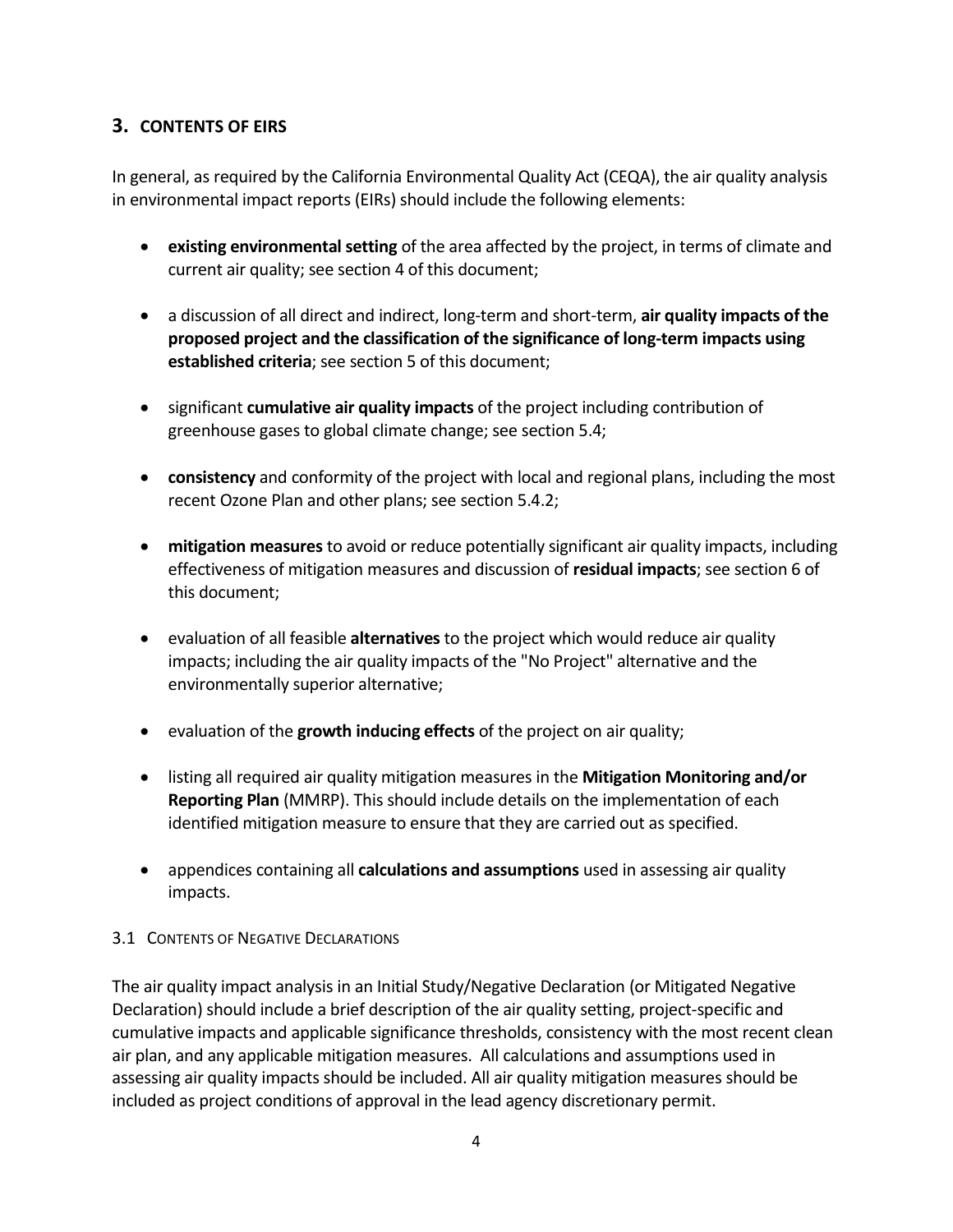# **4. ENVIRONMENTAL SETTING**

It is necessary to know the environmental setting of a proposed project as a baseline against which to measure the project's impact. The environmental setting should be described both from a local and a regional perspective. CEQA Guidelines Section 15125 (a) states, "*The description of the environmental setting shall be no longer than is necessary to an understanding of the significant effects of the proposed project and its alternatives*." The following aspects of the environmental setting may be included in the environmental document:

- the climatological, meteorological and topographical features that may influence the project's effects on local and regional air quality;
- the applicable federal, state and APCD rules and regulations, including emission standards and ambient air quality standards;
- current air pollution problems within the county, and the effects of pollutants such as ozone precursors (NO<sub>x</sub> and ROC), PM<sub>10</sub>, PM  $_{2.5}$  and PM<sub>10</sub> precursors such as NO<sub>x</sub> and SO<sub>x</sub>. Please check the APCD website for the most current information.

#### Federal Designations:

Santa Barbara County is designated attainment/unclassifiable for the federal 8-hour ozone standard of 0.070 ppm, which was promulgated by the U.S. EPA in December 2015. The federal attainment designation for Santa Barbara County was finalized in April 2018. (The 1-hour federal ozone standard was revoked for Santa Barbara County). The County is unclassifiable for the federal PM<sub>10</sub> standard and attainment/unclassifiable for the federal PM<sub>2.5</sub> standard. For current information on attainment designations, see [www.ourair.org/air-quality-standards.](http://www.ourair.org/air-quality-standards)

#### State Designations:

The County is currently designated nonattainment for the state ozone standard. To be designated attainment, data must demonstrate that the ozone standard was not violated for three consecutive years. The County violates the state standard for  $PM_{10}$  and is designated nonattainment for that standard; it is currently designated unclassified for the state PM<sub>2.5</sub> standard.

The major onshore sources of ozone precursor emissions in Santa Barbara County are motor vehicles, the petroleum industry and solvent usage (paints, consumer products and certain industrial processes). Sources of PM<sub>10</sub> include mineral quarries, grading, demolition, agricultural tilling, road dust, and vehicle exhaust ( $PM_{2.5}$ ). Additional information on ozone and other pollutants of concern is provided in the latest Ozone Plan.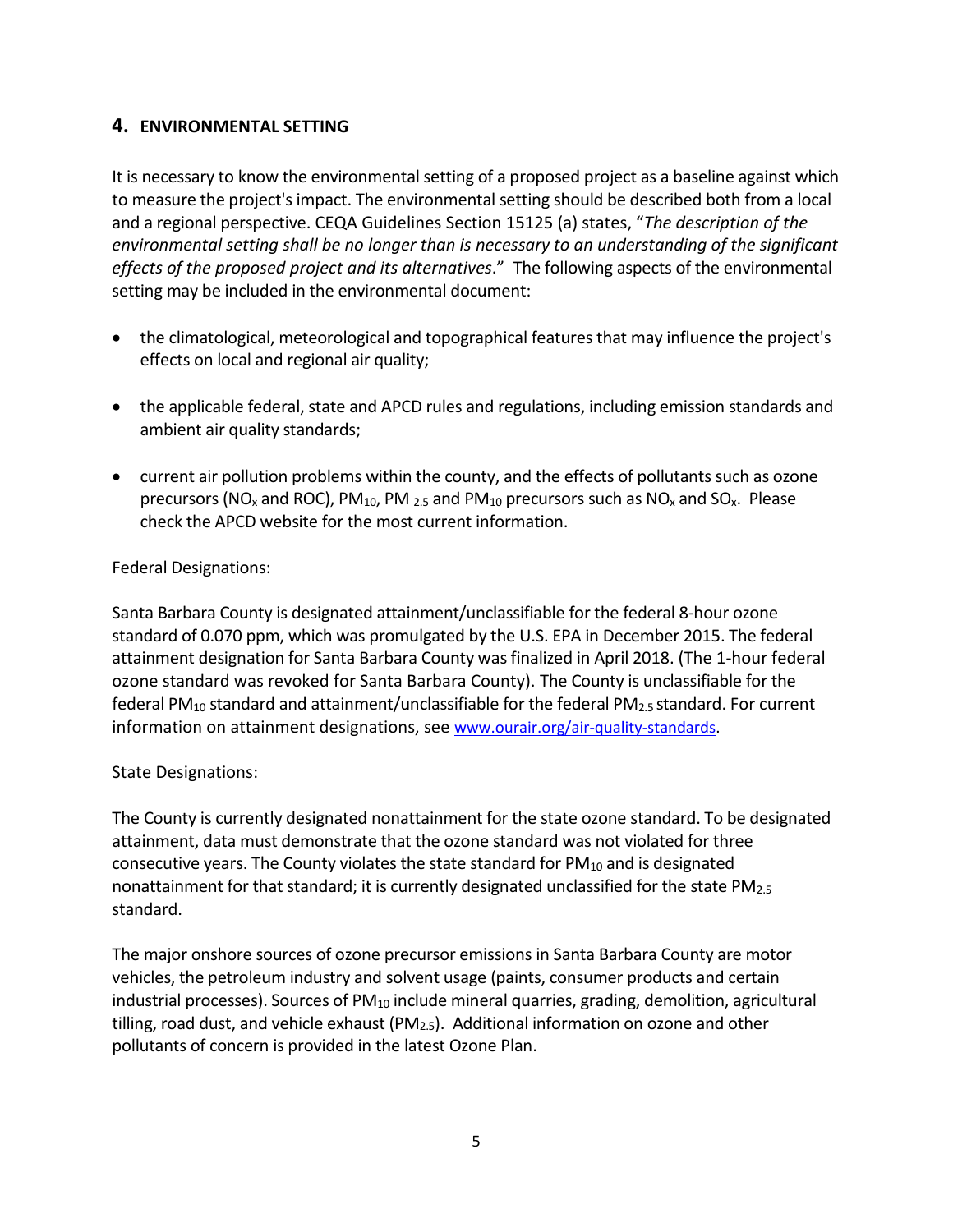The environmental setting section should include a description of surrounding land uses and whether the project and the surrounding uses are compatible or have the potential to cause localized air quality and health risk impacts.

It may be appropriate to incorporate by reference relevant portions of previously certified environmental documents or the most recent air quality plan in describing the **local or regional** environmental setting. If this is done, a summary or description of the incorporated material and its relationship to the document should be included. The 2001 Clean Air Plan, which was prepared in response to the requirements of the California Clean Air Act, as well as the Federal Clean Air Act, has been adopted as part of the State Implementation Plan. The 2019 Ozone Plan is the current APCD Board-adopted Ozone Plan for the County, and addresses local plans to attain the California 8-hour ozone standard. It includes a historical summary of air quality and is available on the APCD website[, www.ourair.org.](http://www.ourair.org/)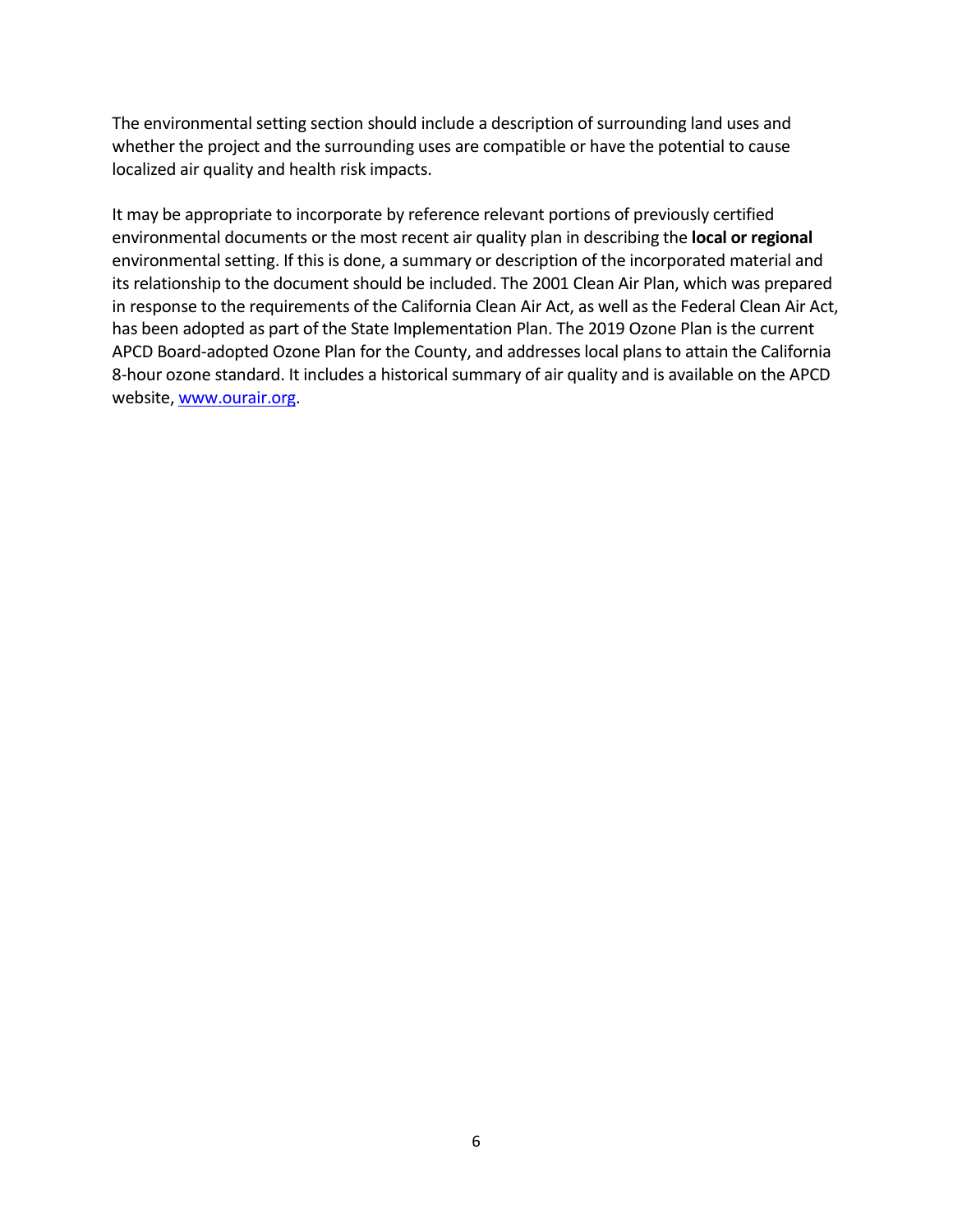# **5. AIR QUALITY AND GREENHOUSE GAS IMPACTS OF PROJECT**

**Thresholds of significance** are intended to supplement provisions in the State CEQA Guidelines, including Sections 15064, 15065, and 15382, for determining significant effects. Thresholds of significance provide general guidance for determining significant impacts, but are not ironclad definitions of significant impacts. Each project must be judged individually for its potential for significant impacts based on specific circumstances and evidence.

The APCD's air quality significance criteria are applied during the CEQA review of projects for which the APCD is lead agency. Air quality impacts for land use projects should be evaluated using the thresholds of significance adopted or used by the jurisdiction in which the project is located. In the absence of locally-adopted thresholds, the District's thresholds are recommended for CEQA review of all other projects in the county for which the APCD is a responsible agency or a concerned agency.

Santa Barbara County's thresholds of significance, which apply to projects in the unincorporated areas of Santa Barbara County, may be found on their website at [http://sbcountyplanning.org/permitting/ldpp/auth\\_reg/environmental\\_review.cfm\)](http://sbcountyplanning.org/permitting/ldpp/auth_reg/environmental_review.cfm).

The APCD Board has adopted the following thresholds of significance:

#### **A. Air Quality**

A proposed project will not have a significant impact on air quality, either individually or cumulatively, if operation of the project will:

- emit (from all project sources, both stationary and mobile) less than the daily trigger for offsets or Air Quality Impact Analysis set in the APCD New Source Review Rule<sup>1</sup>, for any pollutant (*i.e., 240 pounds/day for ROC or NO<sub>x</sub>; and 80 lbs/day for PM10. There is no daily operational threshold for CO ; it is an attainment pollutant<sup>2</sup>* ) ; and
- emit less than 25 pounds per day of  $NO_x$  or ROC from motor vehicle trips only; and
- not cause or contribute to a violation of any California or National Ambient Air Quality Standard (except ozone); and

<sup>1</sup> *The APCD New Source Review Rule as it existed at the time the APCD Environmental Review Guidelines were adopted (in October, 1995).*

<sup>2</sup> *Due to the relatively low background ambient CO levels in Santa Barbara County, localized CO impacts associated with congested intersections are not expected to exceed the CO health-related air quality standards. Therefore, CO "Hotspot" analyses are not required anymore.*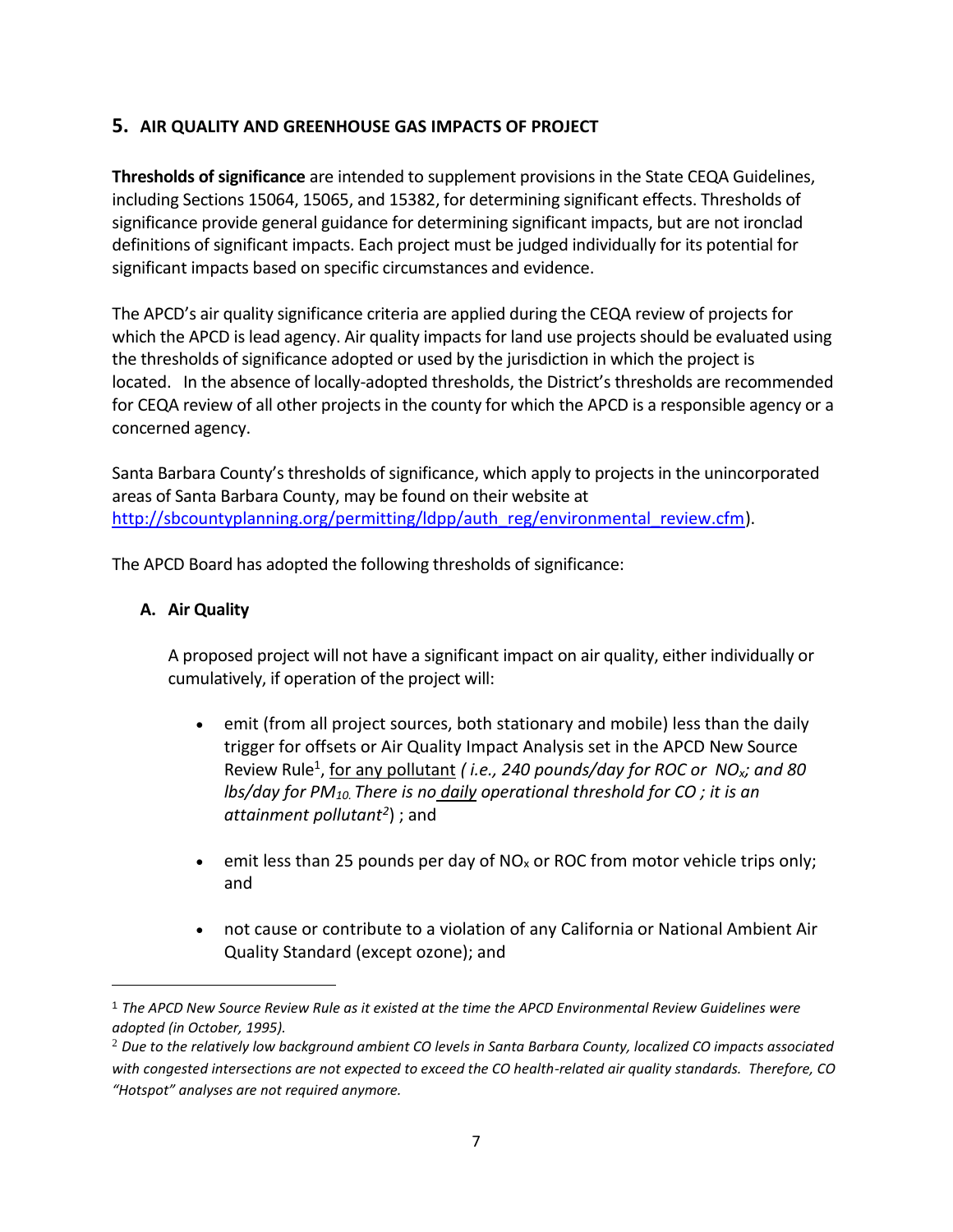- not exceed the APCD health risk public notification thresholds adopted by the APCD Board (*10 excess cancer cases in a million for cancer risk and a Hazard Index of more than one (1.0) for non-cancer risk* ; and
- be consistent with the latest adopted federal and state air quality plans for Santa Barbara County.

#### **B. Climate Change and Greenhouse Gases**<sup>3</sup>

A proposed **stationary source** project will not have a significant GHG impact, if operation of the project will:

- Emit less than the screening significance level of 10,000 metric tons per year (MT/yr) CO2e, or
- Show compliance with an approved GHG emission reduction plan or GHG mitigation program which avoids or substantially reduces GHG emissions (sources subject to the AB 32 Cap-and-Trade requirements pursuant to Title 17, Article 5 (California Cap on Greenhouse Gas Emissions and Market-based Compliance Mechanisms) would meet the criteria), or
- Show consistency with the AB 32 Scoping Plan GHG emission reduction goals by reducing project emissions 15.3% below Business As Usual (BAU).

This stationary source GHG threshold is defined in terms of carbon dioxide equivalent  $(CO<sub>2</sub>e)$ , a metric that accounts for the emissions from various GHGs based on their global warming potential. If annual emissions of GHGs exceed these threshold levels, the proposed project would result in a cumulatively considerable contribution of GHG emissions and a cumulatively significant adverse environmental impact.

On November 30, 2015, the California Supreme Court issued its opinion in *Center for Biological Diversity v. California Department of Fish and Wildlife, Real Party in Interest Newhall Land and Farming*. While the Supreme Court upheld the BAU approach as a valid CEQA threshold, the Court found that application of this threshold in that case was not adequately supported by substantial evidence in the record.

<sup>3</sup> *The following thresholds are applicable to stationary source projects and were not designed to be applicable to land use development projects/plans (e.g. residential and commercial development). Also, please note that the APCD is rarely the CEQA lead agency on a stationary source project, since such projects typically require a land use permit from the County or city planning department. For example, the County of Santa Barbara is the lead agency on oil & gas projects that require a Production Plan or Land Use Permit and the County has its own adopted GHG threshold that is applied to such projects.*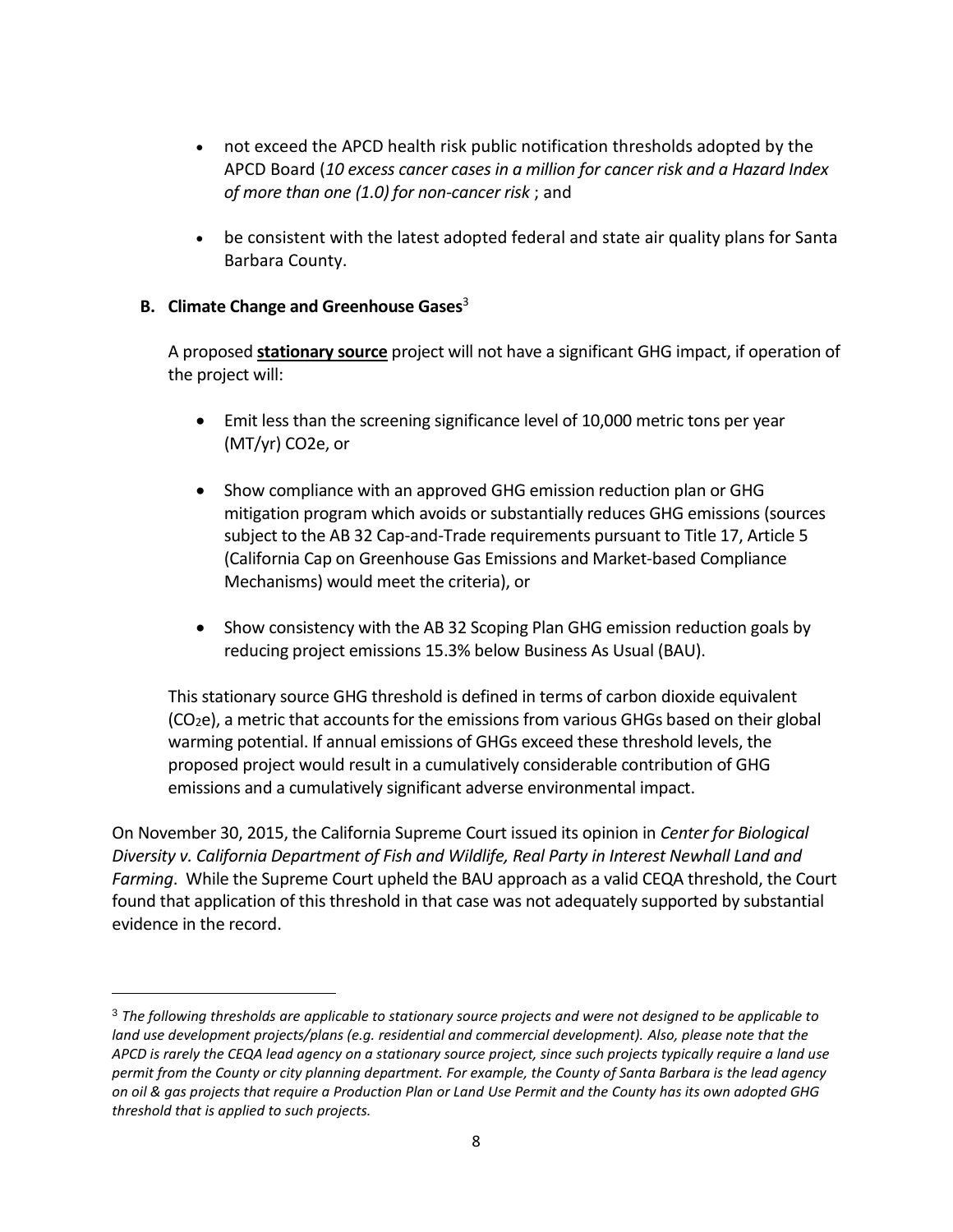**In light of** *Newhall***, the District advises any agency considering use of the District's BAU CEQA threshold to consult with their attorney to determine if application of this threshold is appropriate in that agency's particular case.**

Cumulative impacts and consistency with the policies and measures in the project jurisdiction's general plan, and the current air quality plans, should be discussed for all projects (e.g., whether the project exceeds the growth assumptions in the air quality plan). The District does not currently have quantitative thresholds of significance in place for short-term or construction emissions; however, the APCD uses 25 tons per year for ROC or  $NO<sub>X</sub>$  as a guideline for determining the significance of construction impacts.

#### 5.1 **IMPACT CLASSIFICATION**

Classification of all air quality impacts using the most recent version of the APCD's *[Environmental](http://www.sbcapcd.org/apcd/landuse.htm#Guidelines)  Review [Guidelines](http://www.sbcapcd.org/apcd/landuse.htm#Guidelines)* or the adopted environmental review standards for the applicable CEQA lead agency should be included. In order to determine if a project exceeds adopted CEQA thresholds, the expected emissions of these pollutants from the project must be calculated.

CEQA requires that all EIRs contain a Summary Impact Table to assist decision makers. The APCD recommends that the tables be organized as follows:

- a. Class I Impacts -Significant unavoidable adverse impacts for which the decision maker must adopt a Statement of Overriding Consideration.
- b. Class II Impacts -Significant environmental impacts that can be feasibly mitigated or avoided for which the decision maker must adopt findings and recommended mitigation measures.
- c. Class III Impacts Adverse impacts found not to be significant for which the decision maker does not have to adopt findings under CEQA.
- d. Class IV Impacts Beneficial impacts.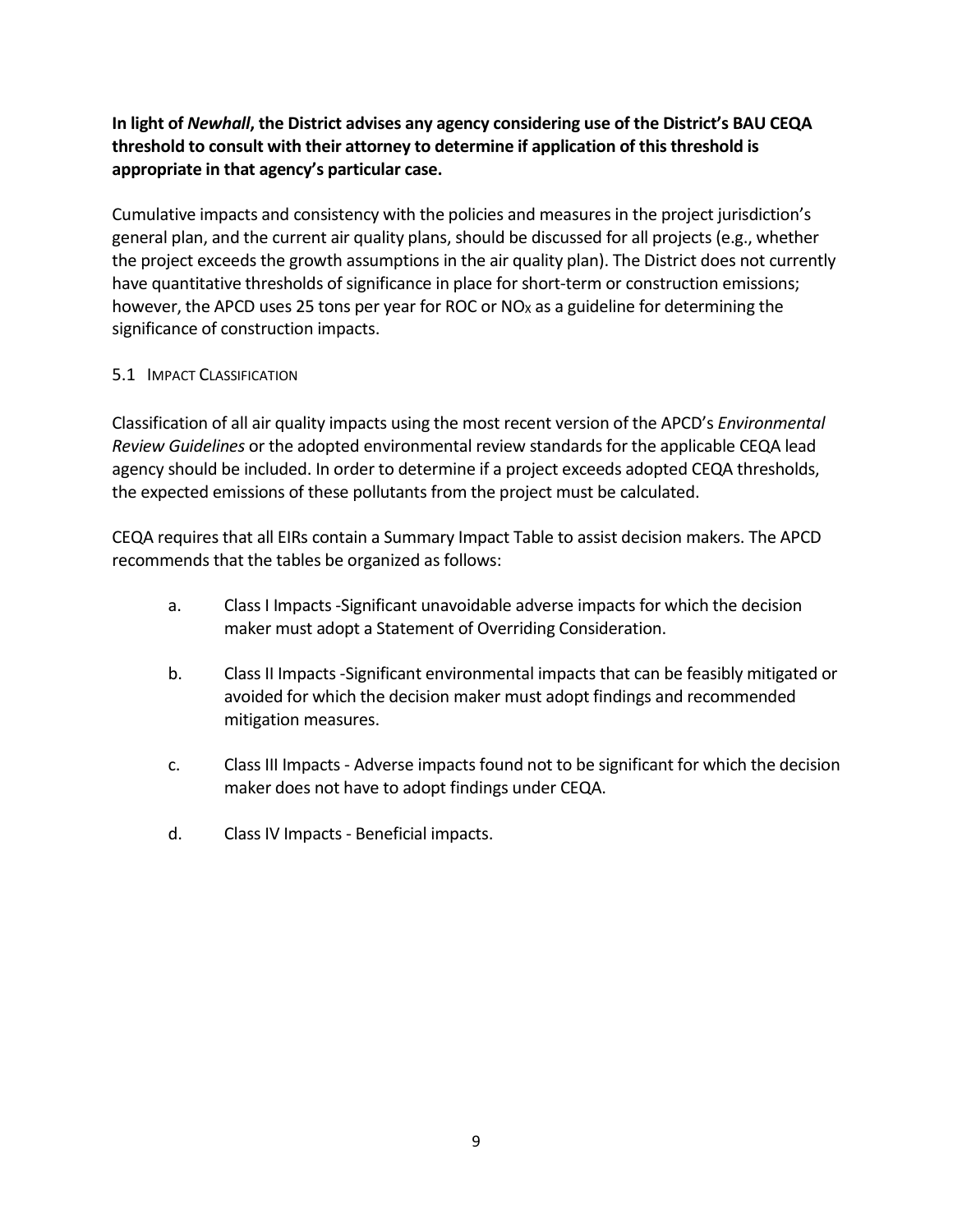#### 5.2 SHORT-TERM AND CONSTRUCTION EMISSIONS

Although quantitative thresholds of significance are not currently in place for short-term emissions, CEQA requires that short-term impacts, such as exhaust emissions from construction equipment and fugitive dust generation during grading, be discussed in the environmental document. In the interest of public disclosure, the APCD recommends that construction-related  $NO<sub>x</sub>$ , ROC, PM<sub>10</sub> and PM <sub>2.5</sub> emissions, from diesel and gasoline powered equipment, paving, and other activities, be quantified. The CalEEMod computer program, available at [www.caleemod.com](http://www.caleemod.com/) , may be used for estimating unmitigated and mitigated short-term impacts. Default values provided by the program may be used where detailed project information is not available. Appropriate mitigation measures (in addition to the CalEEMod measures) to reduce or avoid emissions to the maximum extent feasible must be applied for projects subject to the County's Local Coastal Plan. Section 5 provides some example measures.

Under APCD Rule 202 D.16, if the combined emissions from all construction equipment used to construct a stationary source which requires an Authority to Construct permit have the potential to exceed 25 tons of any pollutant, except carbon monoxide, in a 12-month period, the owner of the stationary source shall provide offsets under the provisions of Rule 804 and shall demonstrate that no ambient air quality standard will be violated.

Standard dust control measures (see Section 6.1) must be implemented for any discretionary project involving earth-moving activities. Some projects have the potential for construction-related dust to cause a nuisance. Since Santa Barbara County violates the state standard for  $PM_{10}$ , dust mitigation measures are required for all discretionary construction activities regardless of the significance of the fugitive dust impacts based on the policies in the 1979 Air Quality Attainment Plan.

#### 5.3 LONG-TERM/OPERATIONAL EMISSIONS

Long-term project emissions primarily stem from motor vehicles associated with the project and from stationary sources that may require permits from the APCD. Examples of stationary emission sources include gas stations, auto body shops, diesel generators, boilers and large water heaters, dry cleaners, oil and gas production and processing facilities, and water treatment facilities. Other sources such as residential heating and cooling equipment, wood burning stoves and fireplaces, or other individual appliances do not require permits from the APCD and are known as "area sources." Emissions from "area sources" may be significant for some housing developments or for commercial projects. The CalEEMod computer program may be used for estimating unmitigated and mitigated "area source" impacts (see Section 5.3.1). Wine fermentation and storage emissions should be calculated separately (see Section 5.3.3). These emissions should be included in the operational phase emission evaluation. Note that an APCD permit or a written permit exemption is required for ALL wineries, breweries, distilleries and similar facilities.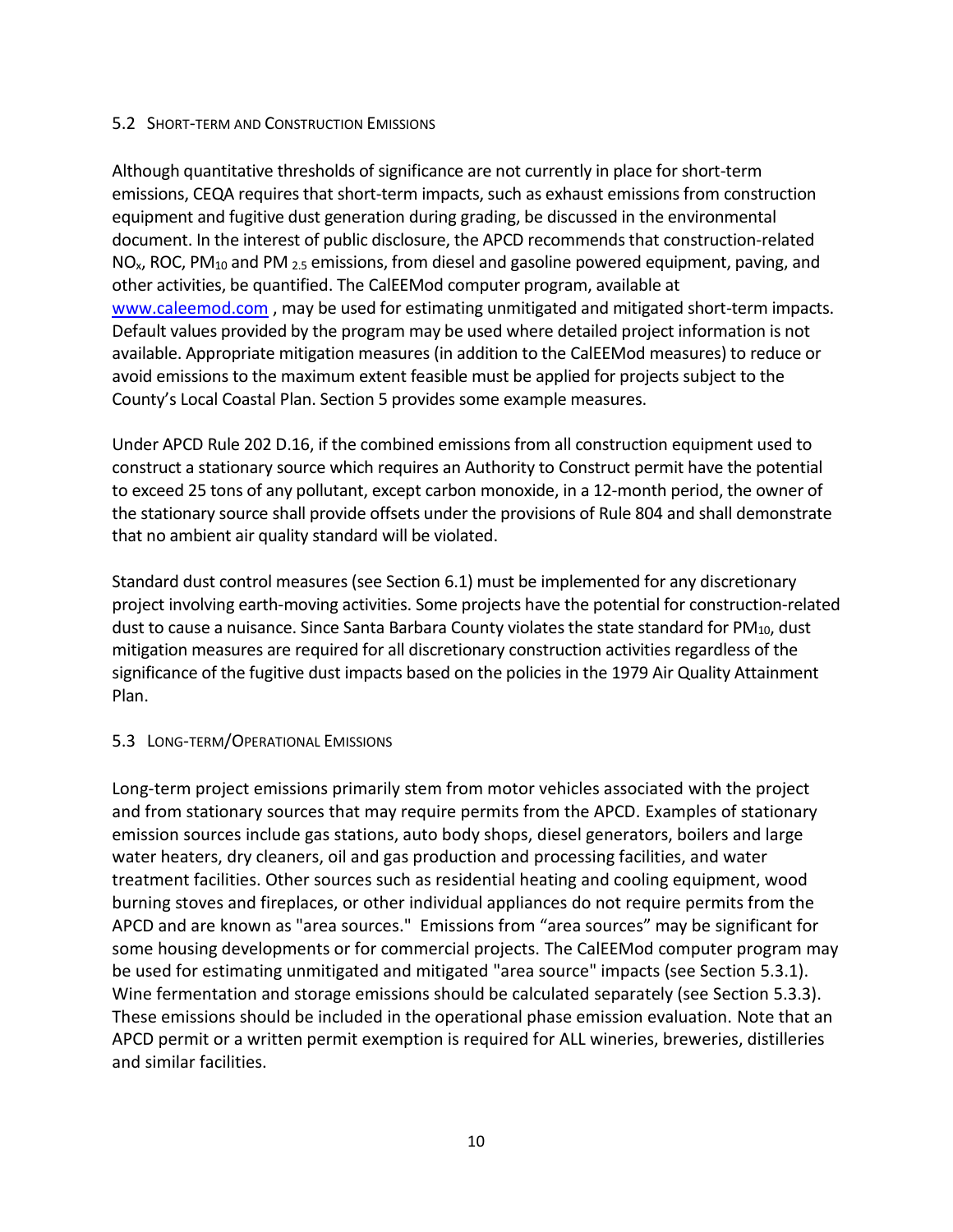The APCD should be contacted for assistance with estimating direct emissions from stationary sources associated with the land use development, such as any diesel-fueled internal combustion engines (e.g., emergency standby engines, prime power diesel generators and compressors) or if the engine is registered with the California Air Resources Board under their portable engine registration permit (PERP) program. Stationary source and area source emissions must be added to transportation source emissions prior to applying the projectspecific thresholds of significance.

# *5.3.1 Estimating Air Pollutant Emissions from Land Use Projects*

# **Emission Modeling Software**

To calculate emissions associated with land use projects, APCD recommends the use of the CalEEMod computer program for project-level review. The latest version of the model (Version 2020.4.0 or later) should be used for CEQA analysis. CalEEMod is available for download at [www.caleemod.com.](http://www.caleemod.com/) The CalEEMod User's Guide, and several useful documents including User Tips, a Technical Paper, and training resources, are also available online at the CalEEMod website.

CalEEMod is a statewide land use emissions computer model that contains up-to-date accurate information including current emission factors and local default values for Santa Barbara County. The model includes mitigation measure options (developed and adopted by the California Air Pollution Control Officers Association (CAPCOA)) that reduce emissions of both criteria pollutants and greenhouse gases, and calculates the emissions benefits achieved from such measures.

Some useful features of the CalEEMod program include:

- Calculation of indirect GHG emissions from processes both "upstream" and "downstream" of the project under evaluation, such as GHG emissions from energy production, solid waste handling, water conveyance, and wastewater conveyance and treatment;
- Quantification of gain or loss of carbon sequestration in vegetation resulting from changes in land use, as well as quantification of carbon sequestration benefits associated with tree planting;
- Calculation of the emission reduction benefits from implementing GHG mitigation measures identified in the CAPCOA document titled "Quantifying Greenhouse Gas Mitigation Measures";
- Quantification of two additional common GHG pollutants: methane  $(CH_4)$  and nitrous oxide ( $N_2O$ ), in addition to quantifying  $CO_2$  emissions;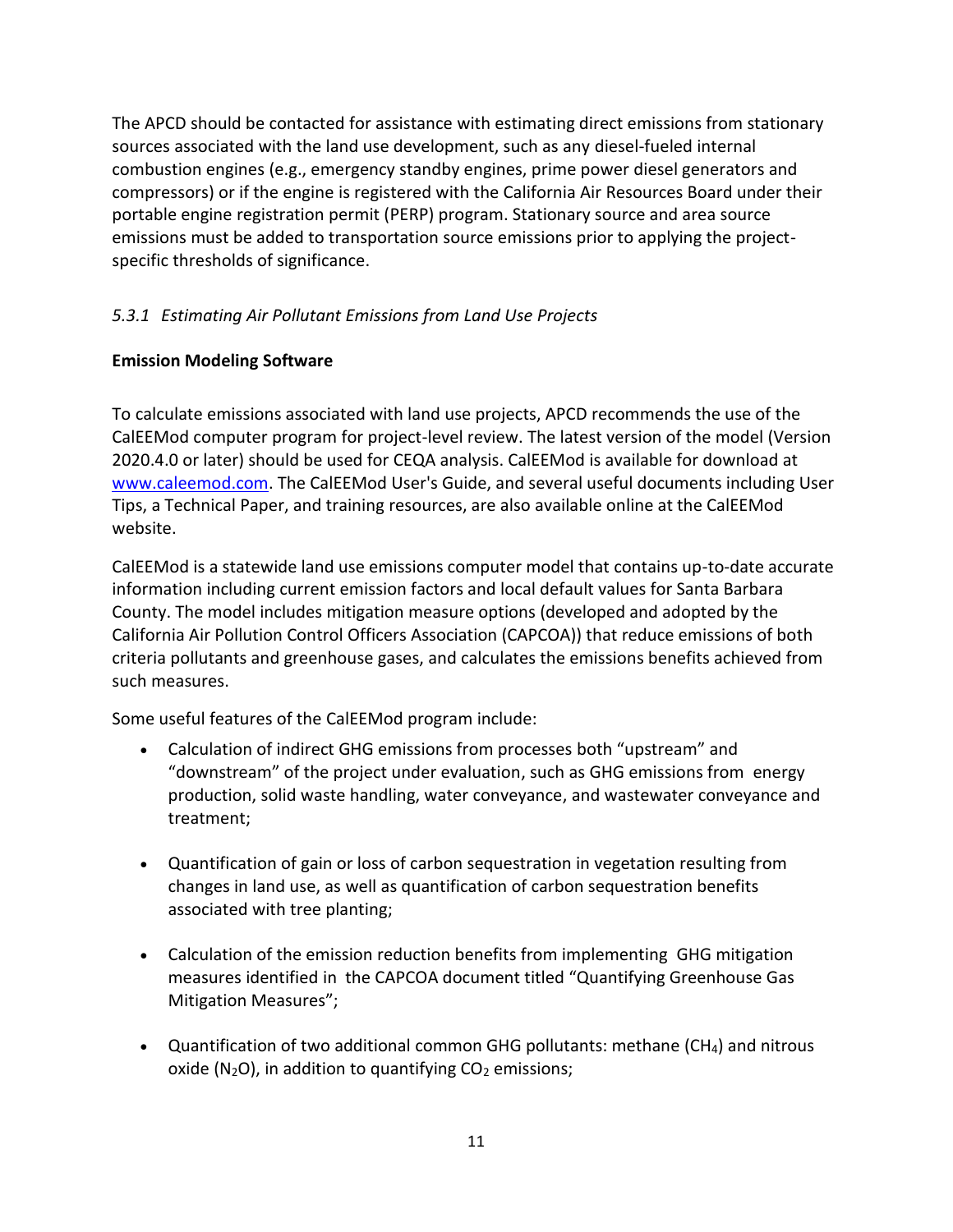• Incorporation of Pavley standards and Low Carbon Fuel standards into the mobile source emission factors;

# **Evaluation of Significance Using CalEEMod**

To determine whether the project being evaluated is likely to exceed the APCD significance threshold for motor vehicle-related emissions of 25 pounds per day of ROC or NOx, the CalEEMod program should be run using as much project-specific information as possible. An initial estimate of project-related emissions should be done assuming that no mitigation will be employed. After the project's impacts are estimated, emissions should be re-calculated based on any mitigation measures required by the lead agency. For a description of the land use types included in the program, please consult the CalEEMod User's Manual or the Institute of Transportation Engineers (ITE) *Trip Generation Manual*.

To correctly estimate project-specific vehicle emissions and other emission calculations using the CalEEMod program:

- a) the operational year must be changed to reflect the year the project will be built (the on-road fleet-mix in subsequent years is assumed to have lower tail-pipe emissions and the fleet mix varies with the build out year selected), and
- b) the average daily trip generation rates (ADT), which are determined by land use type and project square footage (for non-residential projects) or land use type and dwelling unit count (for residential projects), must be the same as those used in the projectspecific traffic analysis estimates. For residential projects, the total area of the residential lot in acres must be provided.

When calculating emissions from vehicle trips, the Average Daily Trips for a peak day must be used. The trip generation rates estimated by the Institute of Transportation Engineers (ITE) *Trip Generation Manual* include employee trips and delivery trucks, but not trips for special events. A reasonable worst case scenario must include all trips that could reasonably occur on the peak day. Averaging the total weekly trips over seven days, or the total annual trips over 365 days, does not estimate the reasonable worst case daily emissions from traffic for comparison with the daily significance threshold (25 lbs/day for ROC or  $NO<sub>x</sub>$ ).

The use of the CalEEMod model may not be appropriate for estimating emissions from the build-out of a community plan. Generally, this requires input from a travel demand model. However, CalEEMod is an easily available, user-friendly tool that may be used to illustrate the relative difference between build-out scenarios or alternatives for community plans. When using CalEEMod to evaluate a large mixed-use type of project, one must supplement any of the default data, such as number of trips, trip lengths, etc., with project specific data from a traffic study.

The main technical problem with using CalEEMod for land use areas larger than 40 acres is that it counts all the average daily trips associated with housing, employment sites, and commercial areas, whereas a travel demand model generates trips from residences and then distributes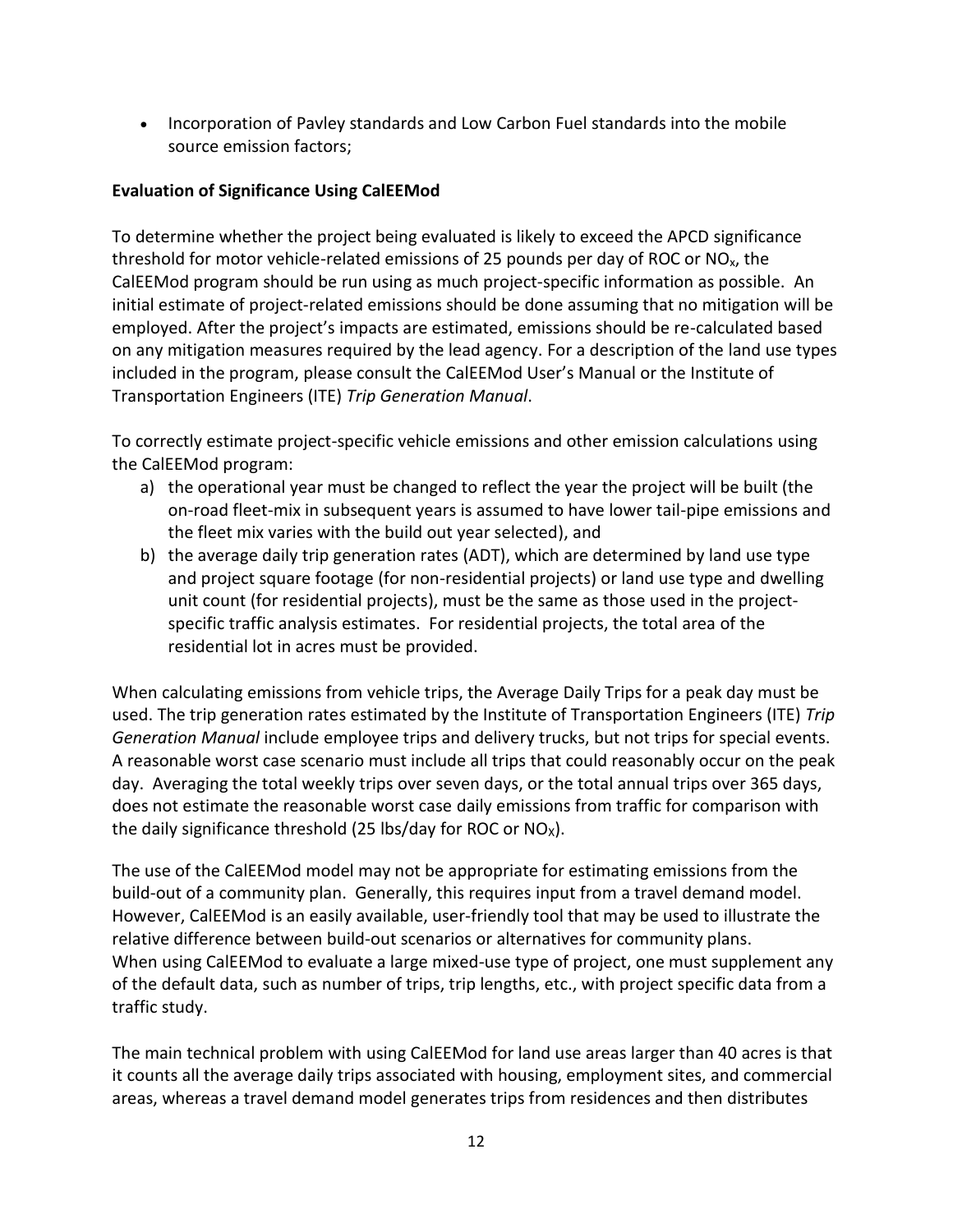those trips to and from various destinations. Therefore, CalEEMod can result in a significantly larger number of trips than a travel demand model, even if the mixed-use, double-counting, and pass-by trips options are used.

Although using CalEEMod defaults over-estimates daily emissions from this type of project, the results using project-specific traffic study data also show that emissions will be many times above the significance thresholds. Thus, the impact is characterized as significant regardless of which method is used.

The use of the CalEEMod model for an alternatives analysis is also acceptable because the alternatives analysis compares emission estimates for different land use development scenarios, and the bias in the estimates should be consistent throughout each alternative's analysis.

Consistency with the most recent Ozone Plan (growth comparisons with SBCAG's Regional Growth Forecast) must also be included to show whether the changes in land use will interfere with progress towards the attainment and maintenance of State and Federal ambient air quality standards.

A Screening Table is provided as *Attachment A* to this document. The screening table lists only the most common types of land uses and estimates the size of a specific project type that is expected to be less that the threshold of significance for ROC and NO<sub>X</sub> emissions from vehicles. If a project type is not included in the screening table, if a project includes multiple land use types, or if a project is larger than those listed in the screening table, a project-specific analysis using the CalEEMod program must be performed.

#### *5.3.2 Drive-through Facilities*

Historically, the air quality concern associated with drive-through facilities was the potential occurrence of CO hotspots where a large number of vehicles idle. Due to the relatively low background ambient CO levels in Santa Barbara County, localized CO impacts associated with drive-through project traffic alone are not expected to exceed the CO health-related air quality standards. Therefore, CO "Hotspot" analyses are not required anymore.

Santa Barbara County Land Use and Development Code Section 35.42.130.B and similar ordinances for some cities in Santa Barbara County prohibit approval of new drive-through facilities if the air quality impacts of the project are greater with the drive-through than without. The current methodology available to perform a technical analysis of drive-through emissions is based on an extremely small sample size of observations. The calculation of drivethrough emissions is highly sensitive to the assumptions used and in most cases is speculative. In general, emissions of ozone precursors (ROC and  $NO<sub>x</sub>$ ) may be slightly lower for a project with a drive-through facility. Conversely, emissions of greenhouse gas pollutants may be higher for a project with a drive-through facility, based on the assumption that a greater amount of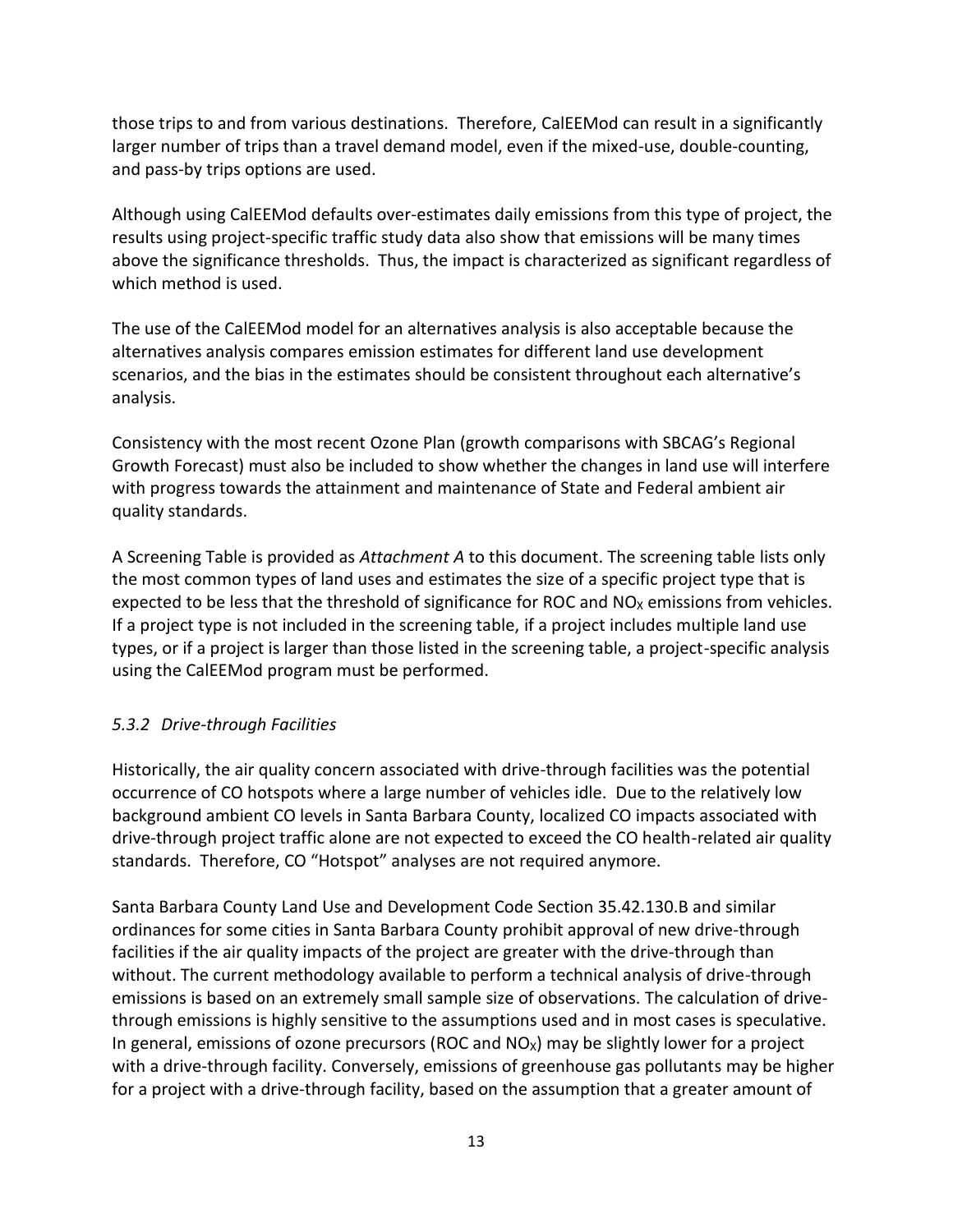fuel is being burned while vehicles wait in a queue. However, the emissions scenario changes if vehicle operators turn off their vehicles while waiting in the queue. Unless reliable information is available regarding the number of vehicles, queuing times, engine operation while vehicles are in queue (including number of vehicle starts), and non-drive-through service time, an accurate comparison of drive-through vs. non-drive-through emissions cannot be made. The CalEEMod program does not include default assumptions for this type of data. Therefore, the APCD does not recommend the use of the CalEEMod program to compare the emissions from a drive-through project to emissions from that same project without drive-through service.

#### *5.3.3 Wineries*

Air pollutant emissions associated with a proposed winery will involve emissions from motor vehicles as well as ROC emissions (primarily ethanol) and greenhouse gases from winery processes such as fermentation, bulk storage and aging of wine in oak barrels. **All wineries (existing and proposed) must apply for a written permit exemption or an Authority to Construct permit from the APCD.** Details on the requirements for wineries are available at [www.ourair.org/wineries.](http://www.ourair.org/wineries/)

APCD permits are also required for diesel-fueled engines (e.g., firewater pumps) that are rated at 50 brake-horsepower (BHP) or greater. Permits are required for any individual (or grouping) of boilers or large water heaters with a rated heat input greater than 2.0 million Btu's per hour (MMBtu/hr).

An Excel emission calculation spreadsheet for winery daily and annual emissions is available on the APCD website. The spreadsheet is broken into three parts: winery emissions, boiler emissions and diesel engine emissions. Emissions from emergency/standby generator engines (diesel, gasoline or natural gas powered), if present, should be added to the total project emissions. The *Wine Data Input* sheet has all the inputs required to calculate the emissions from winemaking processes and storage. It has two sections, one for annual emissions and the second for daily emissions. When calculating potential emissions, the reasonable worst-case emissions scenario should address the maximum red wine production and aging capacities, since red wine production has higher emissions (check with the APCD to obtain the most current version of the spreadsheet).

The spreadsheet should be used first as a screening tool by assuming only red wine production and that all wine is aged in oak barrels (with no changes to the default settings). If the project does not pass this screening (i.e., the total emissions exceed the CEQA significance threshold) then additional information should be provided by the applicant for site-specific APCD review. This includes:

- Plant/facility process diagram showing the process equipment layout.
- Equipment design data for each device (size, capacity, ratings).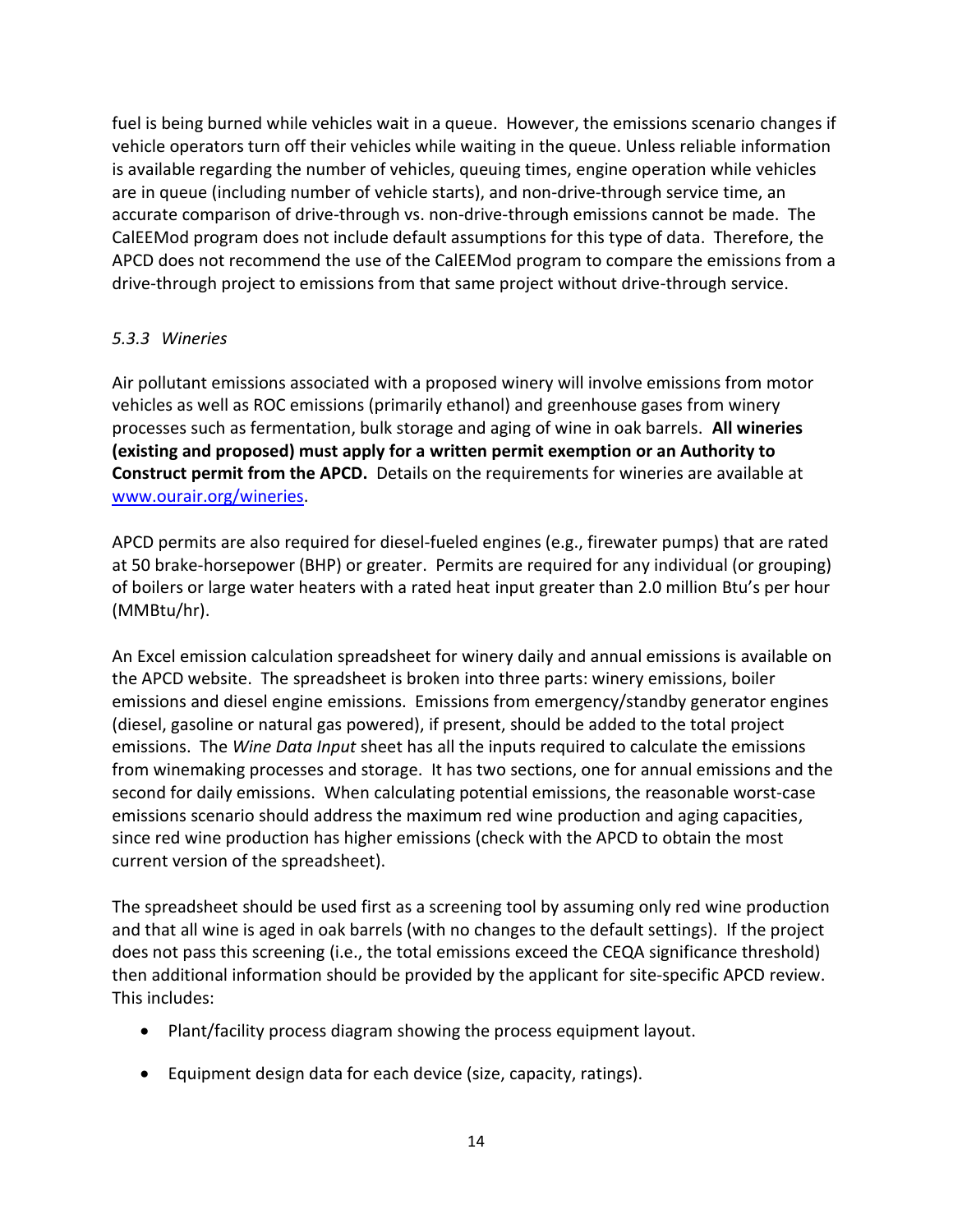- Supporting documentation and/or calculations that support the data input values, including the total number of oak barrels.
- If applicable, explain what happens to the red wine that is not aged in oak.

During fermentation red wine emits 6.2 lbs ethanol per 1000 gallons; white wine emits 2.5 lbs ethanol per 1000 gallons (California Air Resources Board, 2005a). During aging in wood cooperage, 3.0% of the ethanol evaporates. There are negligible emissions from aging in stainless steel tanks. The greenhouse gas,  $CO<sub>2</sub>$ , is emitted during fermentation and the emission factor is 882 lb  $CO<sub>2</sub>/1000$  gallons for red wine and 819 lb  $CO<sub>2</sub>/1000$  gallons for white wine (Santa Barbara County APCD, 2009). The APCD's website, [www.ourair.org/wineries,](http://www.ourair.org/wineries/) includes a CO<sup>2</sup> emission calculations document with example calculations.

# *5.3.4 Odor Issues*

Certain projects have the potential to cause significant odor impacts because of the nature of their operation and their location. Examples include fast food restaurants, bakeries, and coffee roasting facilities. Other projects may be new developments (e.g., residential areas or sensitive receptors) that are located downwind of existing sources of odor. It is essential that odor issues be discussed early in the application process so that mitigation measures may be identified. An Odor Abatement Plan (OAP) may be submitted as part of the permit application for such a project. APCD inspectors are required to respond to public nuisance complaints under APCD Rule 303, and may review the OAP for adequacy in mitigating potential nuisance odor impacts from a project. OAP's should include the following elements:

- a) Name and telephone number of contact person(s) at the facility responsible for logging in and responding to odor complaints.
- b) Policy and procedure describing the actions to be taken when an odor complaint is received, including the training provided to the staff on how to respond.
- c) Description of potential odor sources at the facility.
- d) Description of potential methods for reducing odors, including minimizing idling of delivery and service trucks and buses, process changes, facility modifications and/or feasible add-on air pollution control equipment.
- e) Contingency measures to curtail emissions in the event of a public nuisance complaint.

Wood-burning fireplaces are the cause of many public nuisance complaints that the APCD receives during the winter months. We recommend that only gas fireplaces be allowed in new residences. A gas fireplace is defined as a fireplace or any other listed gas appliance as defined in the Uniform Mechanical Code designed to burn natural gas in a manner that simulates the appearance of a wood burning fireplace and does not burn anything other than natural gas.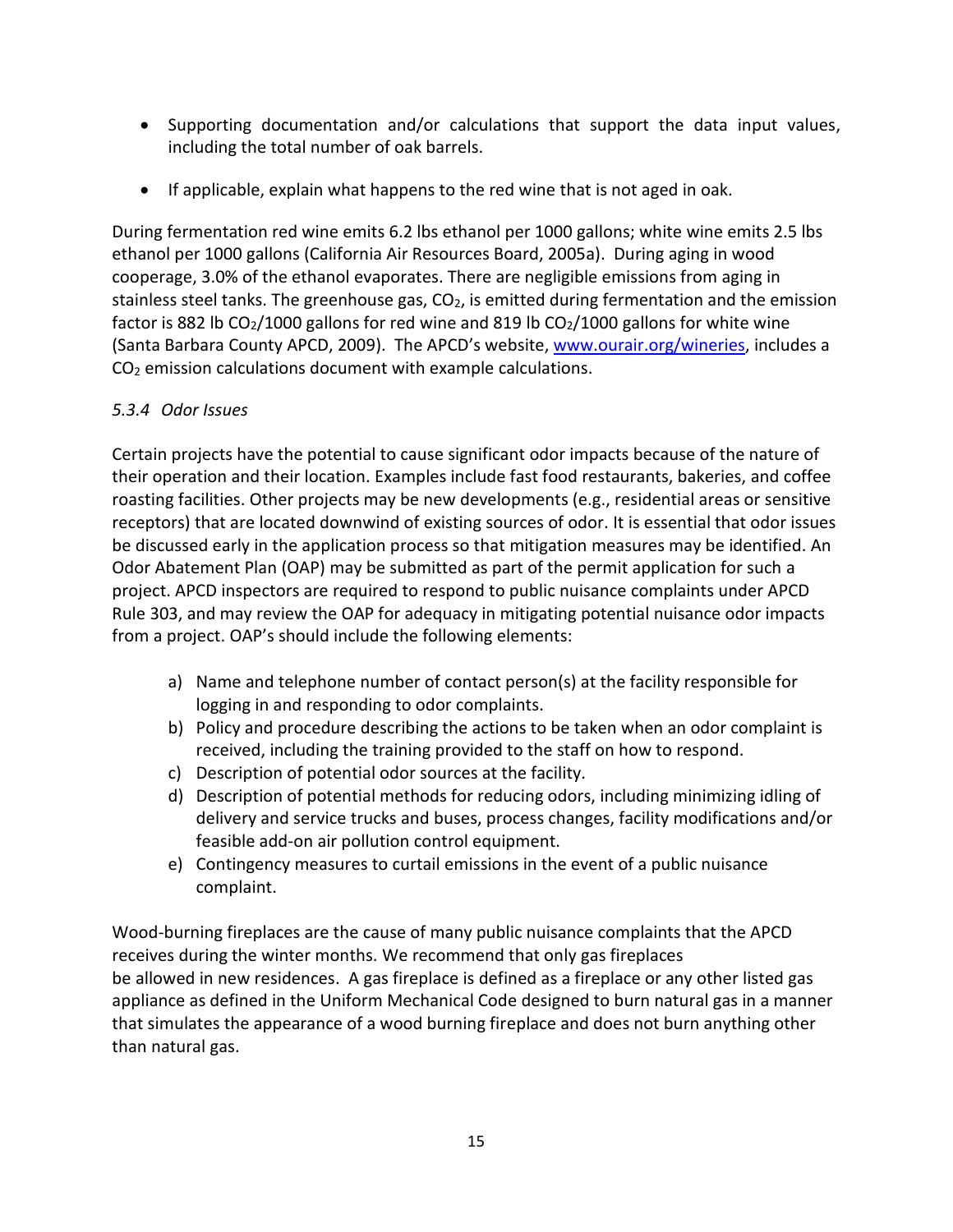#### *5.3.5 Toxic Air Emissions*

Toxic air contaminants (TAC's) are air pollutants that may cause acute (immediate) or chronic (cumulative) adverse health effects, such as cancer or reproductive harm. Many companies have reduced their toxic emissions, either voluntarily or as a result of the implementation of the Air Toxics "Hot Spots" Information and Assessment Act of 1987 (AB2588), air toxics control measures (ATCM's) developed and implemented by the California Air Resources Board, and amendments and emission control rules passed by the APCD. For more information see [www.ourair.org/air-toxics.](http://www.ourair.org/air-toxics/)

Some classifications of projects are more likely than others to emit toxic pollutants. Such projects involve commercial or industrial activities such as oil and gas processing, gasoline dispensing, dry cleaning, electronic and parts manufacturing, medical equipment sterilization, freeways, rail yards, etc. The rail corridor, and other nearby sources of air pollution, including gas stations or dry cleaners, may increase the exposure to air pollution and associated cumulative risk and should be considered.

The impacts are often localized near the source of emissions and locating a sensitive use some distance away from the toxic source may be adequate to avoid the impact. If a project may emit toxic air contaminants, or if toxic contaminants may already be present at the project site, the impacts and potential risk should be discussed in the environmental document. If there are sensitive receptors nearby, a screening health risk assessment (HRA) using worst-case scenario assumptions may be warranted. Some projects may require a formal (refined) HRA, and also may require assessment of baseline health risk as compared to the health risk associated with the proposed project. For additional information on HRA requirements refer to APCD's guidance document entitled "SBCAPCD Modeling Guidelines for Health Risk Assessments" (form APCD-15i), available at the APCD website a[t www.ourair.org/permit-applications.](http://www.ourair.org/permit-applications/) A health risk assessment is not required for short-term or construction projects at this time.

The significance threshold for long-term public health risk is set at **10 excess cancer cases in a million for cancer risk**. For non-cancer risk, the significance level is set at a **Hazard Index of more than one (1.0)**. A Hazard Index of more than one means that predicted levels of a toxic pollutant are greater than the exposure level (the exposure level being a level that is generally considered acceptable). These significance thresholds are also the health risk public notification thresholds adopted by the APCD Board. If a formal health risk assessment shows that a significant impact will occur, the lead agency may impose mitigations to reduce the predicted health risk to a level that is less than significant.

It should be noted that diesel-powered emergency standby generator engines with a rated brakehorsepower rating of 50 or greater are required to obtain APCD permits, and a screening health risk assessment will be required as part of the permit process.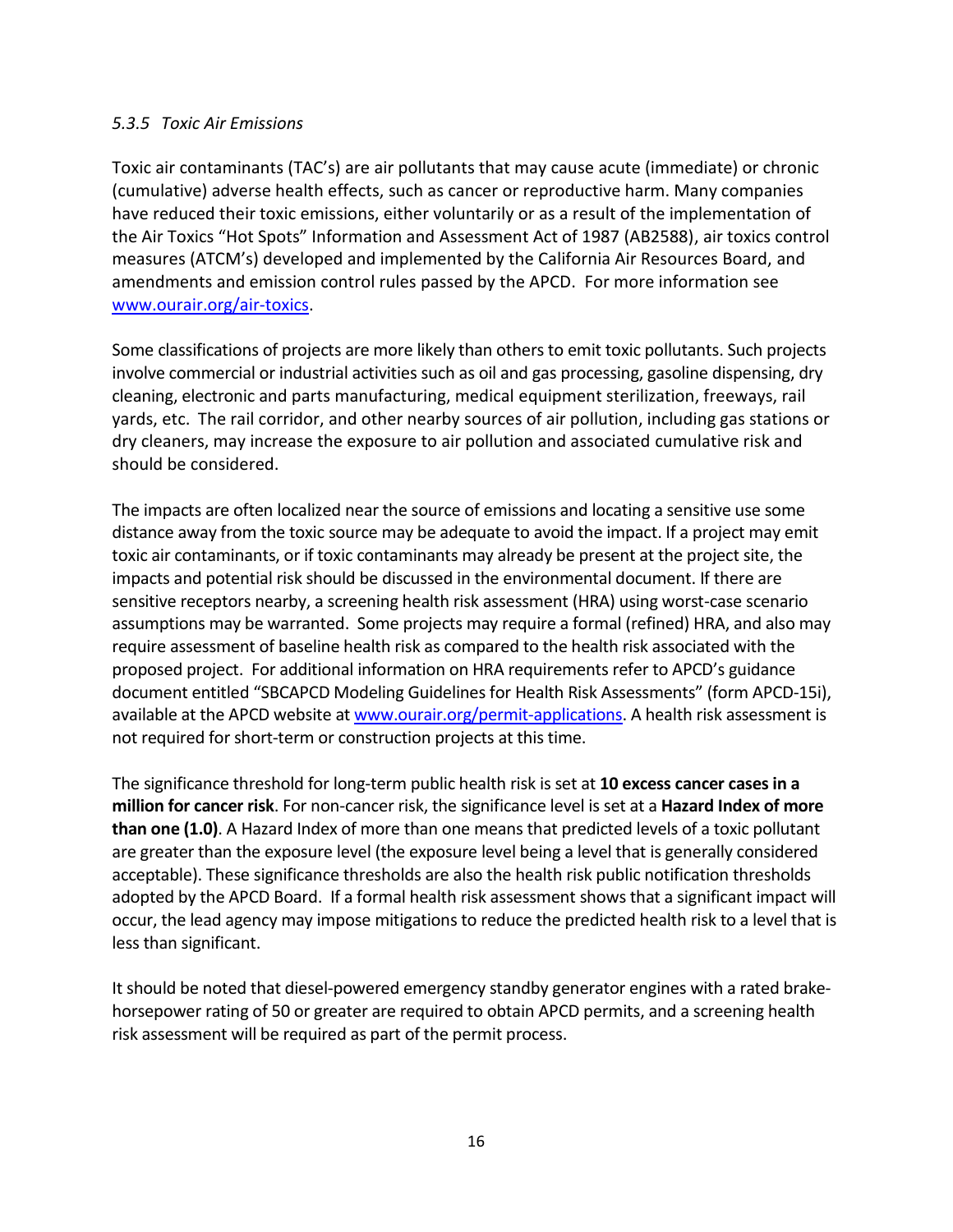# *5.3.6 Public Health and High Traffic Roadways*

In Santa Barbara County, the proximity of residential projects to the U.S. 101 freeway is of particular concern. CARB recommends against siting residential land uses within 500 feet of the outer edge of a freeway (California Air Resources Board, 2005b). The CARB recommendation does not include mitigation measures to reduce these health risks, and the proximity studies referenced in the handbook are not based on exposure to specific pollutants or specific concentrations. Therefore, the recommendation is solely to provide for a 500 foot buffer. The APCD strongly recommends policies which require re-designing a residential project so that sensitive receptors are moved 500 feet away from the freeway to reduce potential health impacts.

This recommendation is based on a number of proximity studies that were conducted in areas throughout the state. The studies link traffic-related air pollutant emissions to a number of health effects in children, such as reduced lung function, increased asthma and bronchitis, and increased medical visits. These epidemiological studies differ from site-specific health risk assessments because they do not attempt to quantify the traffic-related air pollutant emissions and calculate exposure values to determine cancer risk. Also, the studies do not discriminate between exposure to particulate matter and gaseous air pollutants. They do, however, provide a strong correlation between exposure to traffic-related air pollution and human airway (bronchial and lung) health in sensitive population groups such as children. Other non-sensitive land uses such as commercial uses may be sited in this area. Additional information is available on the APCD website, see [www.ourair.org/apcd/land-use/#AirQualityandLandUse.](http://www.ourair.org/apcd/land-use/#AirQualityandLandUse)

#### *5.3.7 Asbestos*

If a residential building with more than four units or a commercial building is to be demolished or renovated, or the structure is considered a "regulated structure" (e.g., bridges, caissons, etc.), the project proponent must complete APCD Form ENF-28: *Notification for Renovation and Demolition* or APCD Form ENF-28e: *EXEMPTION from Notification for Renovation and Demolition* (available on the APCD website, [www.ourair.org/compliance-forms\)](http://www.ourair.org/compliance-forms) and the APCD must be notified even if the building does not contain any asbestos. However, if the project is only a renovation, no notification is required unless the renovation involves disturbing a threshold amount of regulated asbestos materials. The project proponent should consult the APCD website regarding asbestos requirements as definitions and requirements often change. For more information, see [www.ourair.org/asbestos.](http://www.ourair.org/asbestos/)

#### 5.4 CUMULATIVE IMPACTS

Cumulative air quality impacts are the effect of long-term emissions of the proposed project, plus any existing emissions at the same location, plus reasonably foreseeable similar projects on the projected regional air quality or localized air pollution problems in the County.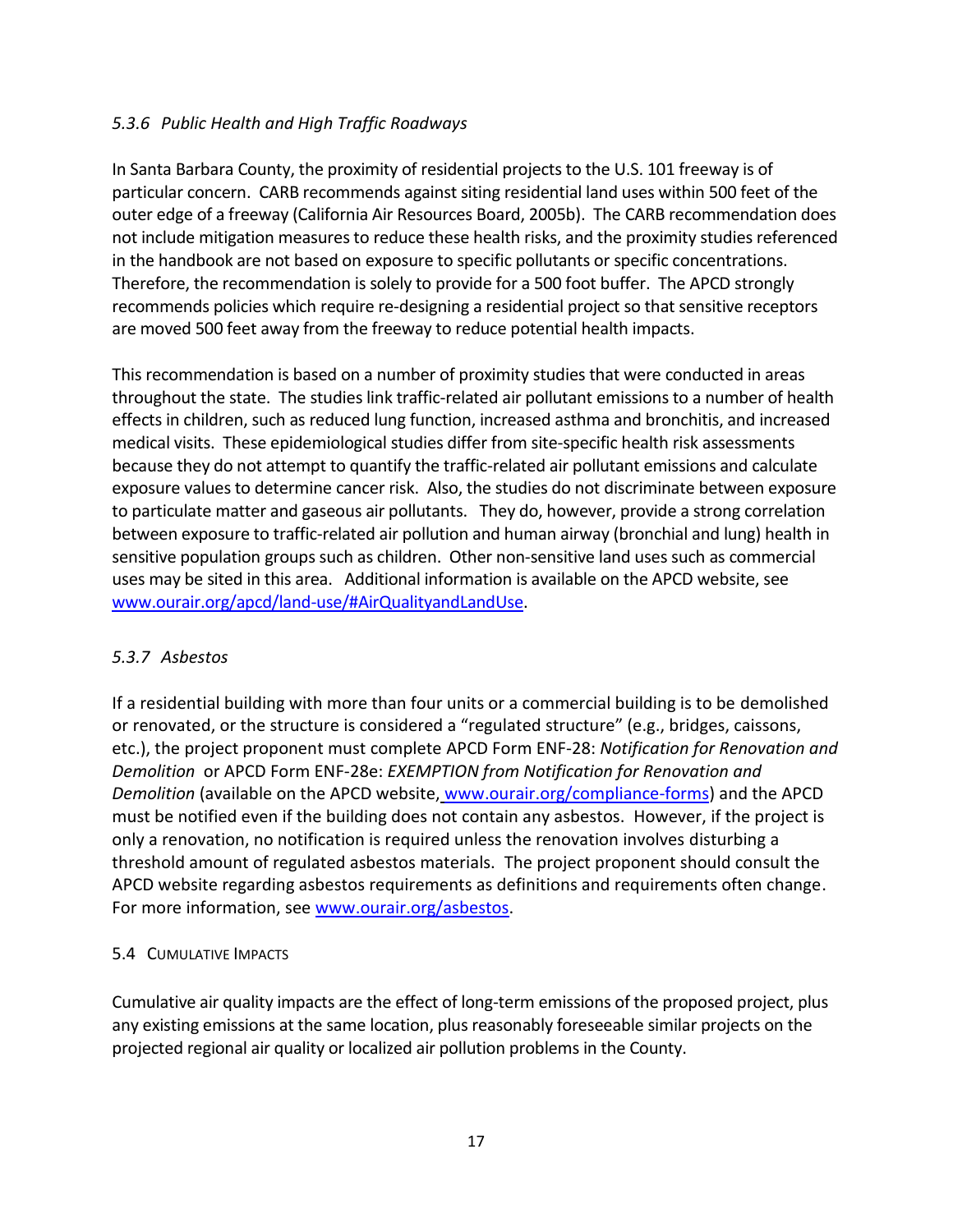As discussed in the APCD *Environmental Review Guidelines*, the cumulative contribution of project emissions to regional levels should be compared with existing programs and plans, including the most recent Ozone Plan. Due to the county's nonattainment status for ozone and the regional nature of ozone as a pollutant, if a project's air pollutant emissions of either of the ozone precursors (NOx or ROC) exceed the long-term thresholds, then the project's cumulative impacts will be considered significant. For projects that do not have significant ozone precursor emissions or localized pollutant impacts, if emissions have been taken into account in the most recent Ozone Plan growth projections, regional cumulative impacts may be considered to be insignificant. When a project's emissions exceed the thresholds and are clearly not accounted for in the most recent Ozone Plan growth projections, then the project is considered to have significant cumulative impacts that must be mitigated to a level of insignificance.

#### *5.4.1 Global Climate Change/Greenhouse Gas Impacts*

Greenhouse gas (GHG) emissions and global climate change impacts should be addressed in the CEQA document. Global climate change is a cumulative impact; a project participates in this potential impact through its incremental contribution combined with the cumulative increase of all other sources of greenhouse gases.

The California Office of Planning & Research (OPR) developed amendments to the CEQA Guidelines, which were adopted by the California Natural Resources Agency on December 30, 2009 and became effective March 18, 2010. These amendments establish a framework for addressing global climate change impacts in the CEQA process, and include revisions to the Environmental Checklist Form (Appendix G) as well as to the Energy Conservation appendix (Appendix F). A new section (§15064.4) has been added that provides an approach to assessing impacts from GHGs. For additional information on the SB 97 CEQA Guidelines amendments, visit the Resources Agency's website at [http://files.resources.ca.gov/ceqa/guidelines/.](http://files.resources.ca.gov/ceqa/guidelines/)

CEQA documents should include a quantification of GHG emissions from all project sources, direct and indirect, as applicable. In addition, we recommend that climate change impacts be mitigated to the extent reasonably possible, whether or not they are determined to be significant. The discussion of climate change impacts can be included under cumulative air quality impacts or in its own section.

#### **Estimating GHG Emissions for Land Use Projects**

GHG emissions from mobile sources (autos and trucks), area sources (water heating and space heating equipment) and construction equipment can be estimated using the CalEEMod program (see section 5.3.1 of this document).

Indirect emissions from electricity usage and other activities (such as solid waste disposal, water conveyance, and wastewater conveyance and treatment) can also be estimated using the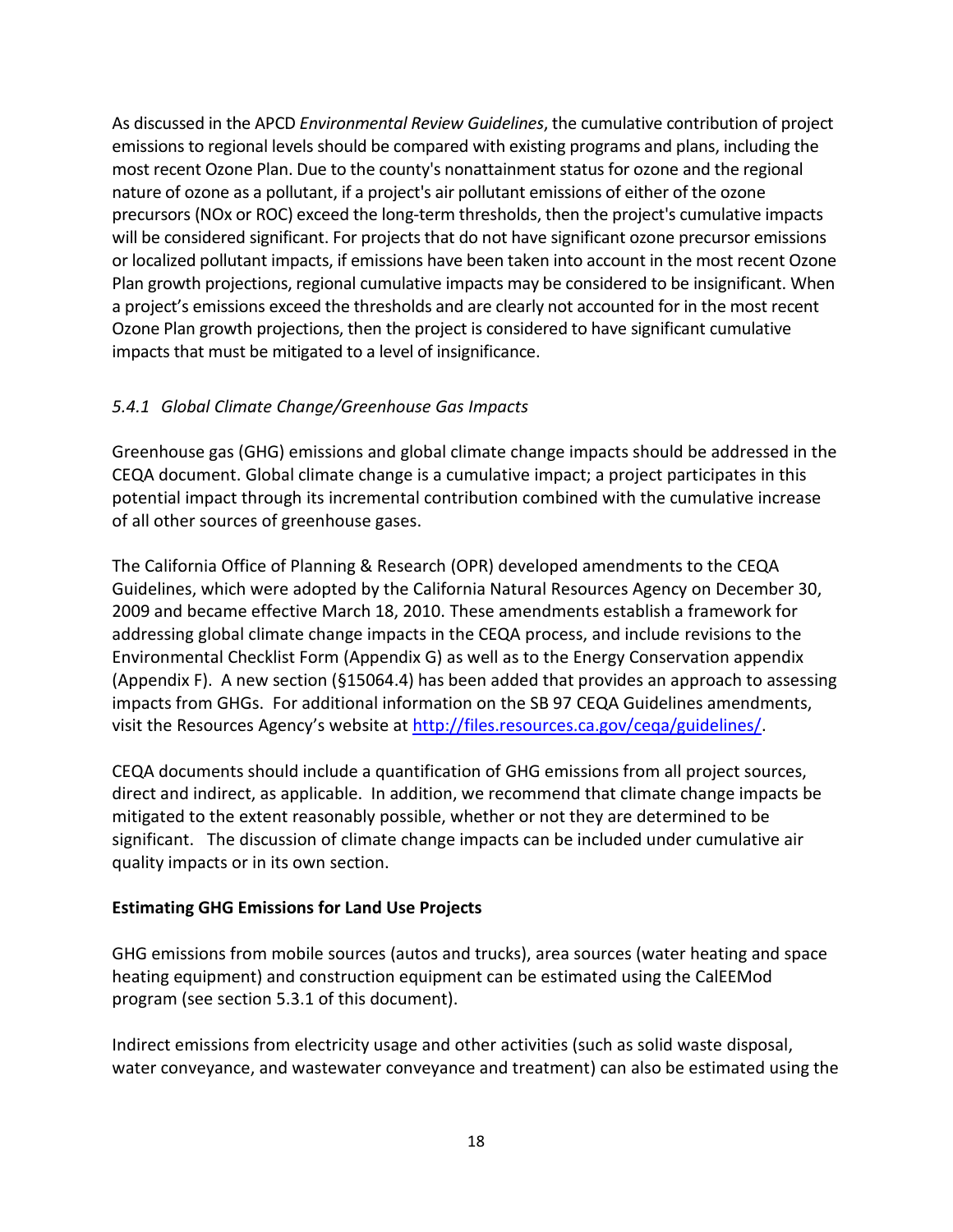CalEEMod program. It is recommended that CalEEMod be used to estimate indirect emissions, as it is the most complete and up-to-date tool for these purposes.

If there are specific reasons that the CalEEMod program cannot be used to estimate project emissions, indirect GHG emissions from electricity usage can be estimated utilizing the following procedure and assumptions:

- *1. Determine electricity usage rates for the proposed project.*
	- a. Residential land uses: If project-specific electricity usage estimates are not available, electricity usage per household can be estimated using data from the 2010 Census (number of households in Santa Barbara County) and Santa Barbara County electricity usage reported by the California Energy Commission (CEC). As of this printing, the most current available electricity usage data is for calendar year 2010. The U.S. Census 2015 American Community Survey reports that the average number of households in Santa Barbara County for 2015 was 154,135 (U.S. Census Fact Finder, 2017). The CEC reports that residential electricity usage in Santa Barbara County for year 2015 was 778.548330Million kilowatt-hrs (kWh) (California Energy Commission ECDMS, 2017). Therefore, average electricity usage in Santa Barbara County for calendar year 2015 was 5,051.08 kWh/yr/household. Until more current information is made available, this value may be used to estimate per-household electricity usage for CEQA purposes.
	- b. Commercial land uses: If project-specific electricity usage estimates are not available, a generic electricity usage rate can be used. The California Commercial End-Use Survey, a study commissioned by the California Energy Commission and published in 2006, provides an annual electricity usage rate estimate of 13.63 kilowatt-hours per square foot (kWh/ft<sup>2</sup>) of commercial space (Itron, Inc., 2006). This figure can be used in lieu of project-specific electricity usage amounts.
	- c. Industrial land uses: If the project is an industrial facility that has industryspecific electricity requirements, electricity usage estimates should be developed for the specific project in consultation with lead agency staff.
- 2. *Determine the appropriate emission factor to estimate GHG emissions for the location of the subject project.* Santa Barbara County projects are generally served by either Pacific Gas & Electric (PG&E) in North County or Southern California Edison (SCE) in South County. Emission factors for carbon dioxide  $(CO<sub>2</sub>)$  have been developed for these specific utilities and are available at the California Climate Action Registry's CARROT program website at [www.climateregistry.org/tools/carrot/carrot-public-reports.html.](http://www.climateregistry.org/tools/carrot/carrot-public-reports.html) For example, the user may enter the specific utility (e.g., Southern California Edison) and reporting year (most current available is 2007), generate a report for that year, and scroll to the bottom of the annual emissions report to where "Reference Documents" are provided. The user may then click on the link to the "SCE PUP for 2007", and at the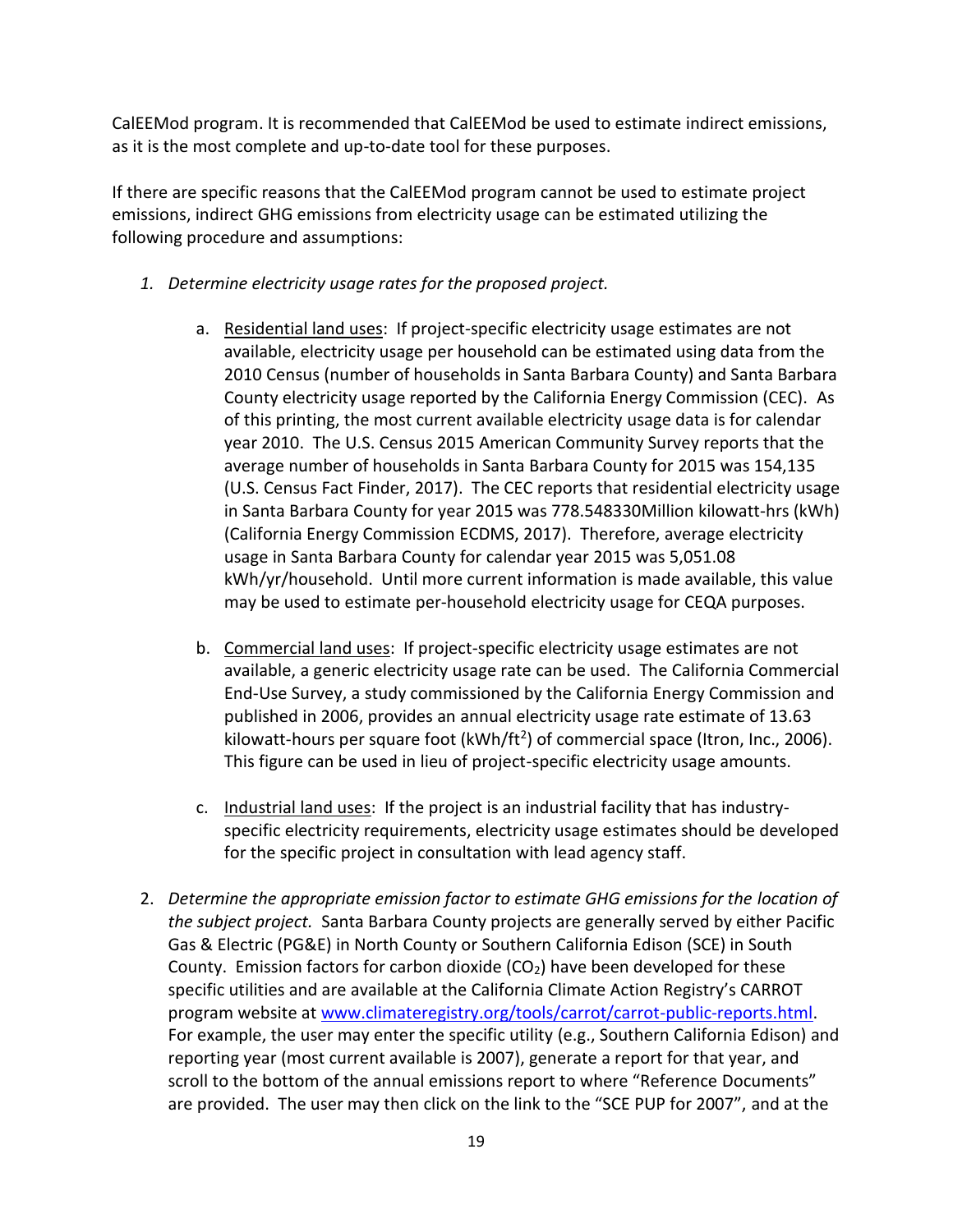bottom of this report under "Emissions Efficiency Metrics", an emission factor of 630.89 lb CO2 per megawatt-hour (MWh) is provided. As of this printing, the most current CO2 emission factors for electricity usage are:

- a. Southern California Edison users: 630.89 lb CO<sub>2</sub>/MWh (0.6309 lb/kWh) for reporting year 2007.
- b. Pacific Gas & Electric users:  $641.35$  lb CO<sub>2</sub>/MWh (0.6414 lb/kWh) for reporting year 2008.
- 3. *Calculate GHG Emissions from electricity usage* by multiplying the project characteristics by the electricity usage rate and the emission factor. For example:
	- a. 100 households x 5,051.08 kWh/household x 0.6309 lb CO2/kWh = 318,672.64 lb CO2/yr, which converts to 159 short tons/yr (145 metric tonnes/yr)
	- b. 100,000 square feet (commercial) x 13.63 kWh/sf x 0.6309 lb CO2/kWh = 859,916.7 lb CO2/yr, which converts to 430 short tons/yr (390 metric tonnes/yr)

# **GHG/Climate Change Mitigation Measures**

GHG emissions can be reduced in a wide variety of ways. The following list provides a broad range of options that project proponents and lead agencies should consider when developing mitigation measures:

- Energy use (energy efficiency, low carbon fuels, renewable energy)
- Water conservation (improved practices and equipment, landscaping)
- Waste reduction (material re-use/recycling, composting, waste diversion/minimization)
- Architectural features (green building practices, cool roofs)
- Transportation (reduce vehicle miles traveled, compact and transit-oriented development, pedestrian- and bicycle-friendly communities, or pedestrian- and bicyclefriendly features such as sidewalks and bike racks)
- Electric Vehicle Infrastructure (EV charger installation, installation of pre-wiring for future EV chargers), see [www.ourair.org/sbc/plug-in-central-coast](http://www.ourair.org/sbc/plug-in-central-coast/) and [www.ourair.org/ev-charging-program](http://www.ourair.org/ev-charging-program/) for more information.

Most of the mitigation measures that are included in Section 6 of this document (with the exception of PM<sub>10</sub>/fugitive dust mitigation measures) will result in decreased greenhouse gas emissions and are acceptable mitigation for climate change/GHG impacts. Please refer to the APCD website for additional reference materials related to CEQA and Climate Change.

For specific guidance on the appropriate application of GHG mitigation measures, refer to the CAPCOA document titled *Quantifying Greenhouse Gas Mitigation Measures*. This document includes an extensive sector-by-sector compendium of project-specific mitigation measures,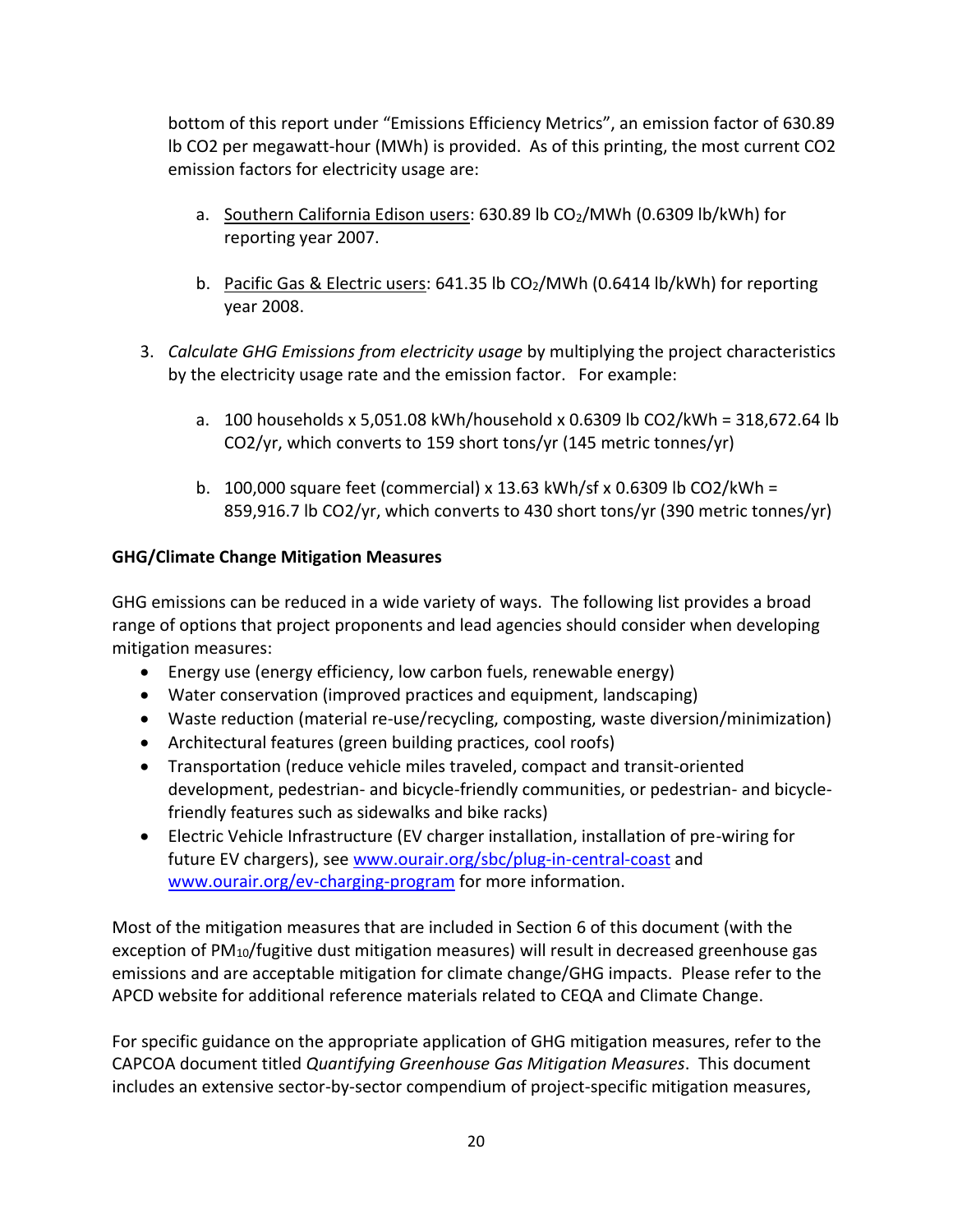including quantification methods to calculate GHG reductions and is available online at [www.capcoa.org.](http://www.capcoa.org/)

# *5.4.2 Consistency with the Ozone Plan*

Consistency with land use and population forecasts in local and regional plans, including the Ozone Plan (previously known as the Clean Air Plan), is required under CEQA for all projects. Proposed projects subject to the most recent Ozone Plan consistency determinations include a wide range of activities such as commercial, industrial, residential, and transportation projects. By definition, consistency with the Ozone Plan for the projects subject to these guidelines means that direct and indirect emissions associated with the project are accounted for in the Ozone Plan's emissions growth assumptions and the project is consistent with measures that are developed and implemented in accordance with the Ozone Plan. The Ozone Plan relies primarily on land use and population projections provided by the Santa Barbara County Association of Governments (SBCAG) and California Department of Finance and on-road vehicle emissions forecasts provided by SBCAG as a basis for vehicle emission forecasting. The most recent Ozone Plan was adopted in December 2019 and is available on the APCD's website at [https://www.ourair.org/planning-clean-air.](https://www.ourair.org/planning-clean-air/)

**Residential Projects** that involve population growth in an individual jurisdiction or subregion of the unincorporated county above the amount forecasted for that jurisdiction or subregion will be considered inconsistent with the Ozone Plan and may have a significant impact on air quality.

The standard **dust mitigation measures** in Section 6.1 of this document are based on policies adopted in the 1979 Air Quality Attainment Plan (AQAP). To be consistent with these policies, all projects involving earthmoving activities must implement the standard dust control measures.

Any **general plan amendment** that would provide for increased population growth above that forecasted in the most recently adopted Ozone Plan is inconsistent with the Ozone Plan and may have a significant impact on air quality.

For **areas regulated by growth management** ordinances, where the allowable growth does not exceed the projections contained in the Ozone Plan, proposed residential projects are considered consistent with the Ozone Plan if they are consistent with the limitations of the ordinance.

For **areas not regulated by residential growth management** ordinances, or where growth regulated by such ordinances allows growth in excess of the Ozone Plan projections, proposed residential projects are considered consistent with the Ozone Plan if the annual incremental increase in dwelling units is below the incremental projections contained in the Ozone Plan.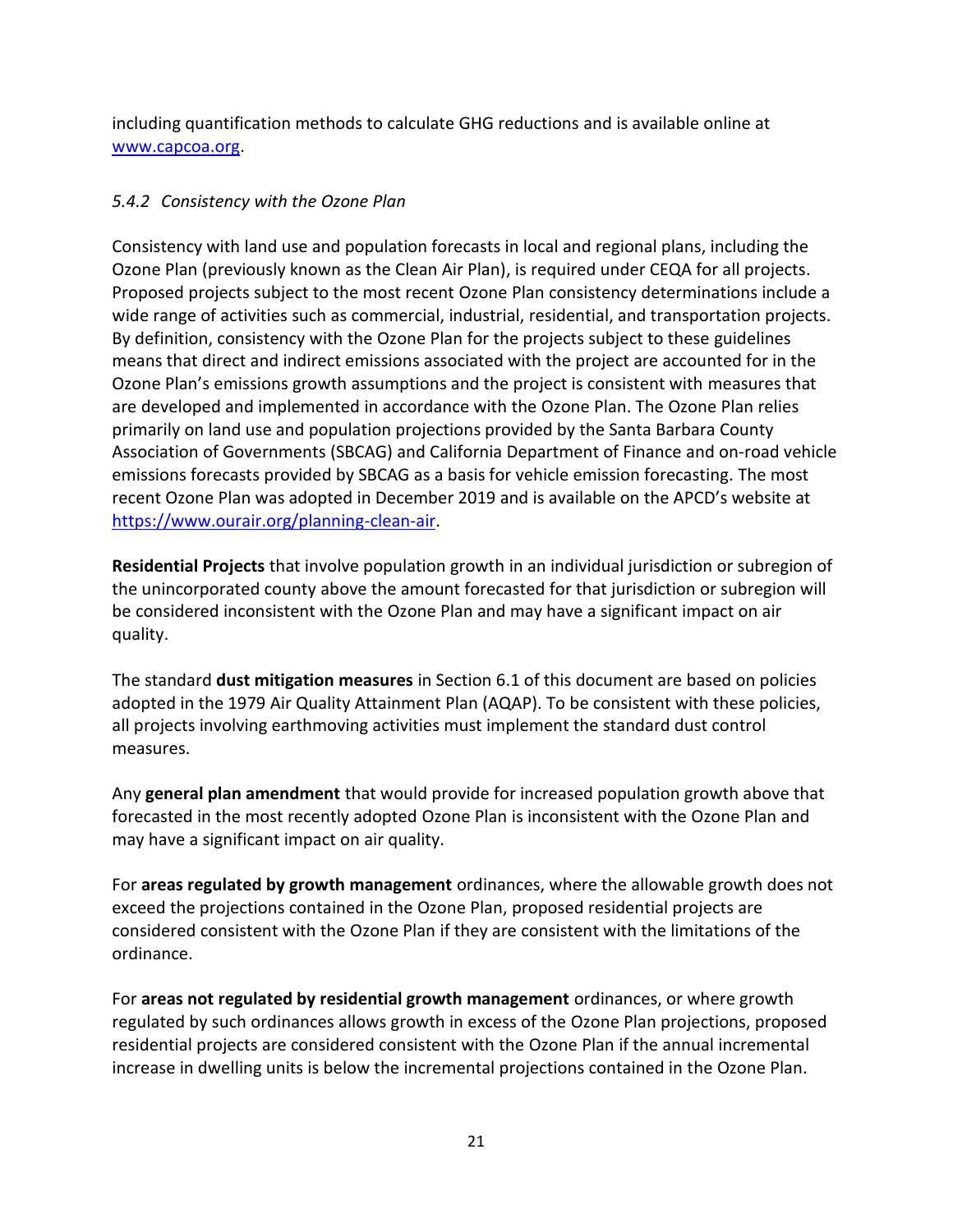**Commercial and industrial projects** (square footage and gross acreage) must also be tracked pursuant to the Congestion Management Plan. Commercial or industrial projects will be judged consistent with the Ozone Plan if they are consistent with APCD rules and regulations. Large industrial stationary source projects may be found inconsistent if their direct emissions are not considered in the Ozone Plan stationary source emission inventory.

Consistency with the *Air Quality Supplement of the County's Land Use Element* must also be analyzed for projects in the unincorporated areas of the County. Projects in incorporated areas must be consistent with the air quality policies in applicable plans. The air quality policies, in general, encourage mixed-use development and alternative transportation modes. Specifically, project alternatives for proposed housing projects should consider land development design policies aimed at reducing air pollutant emissions.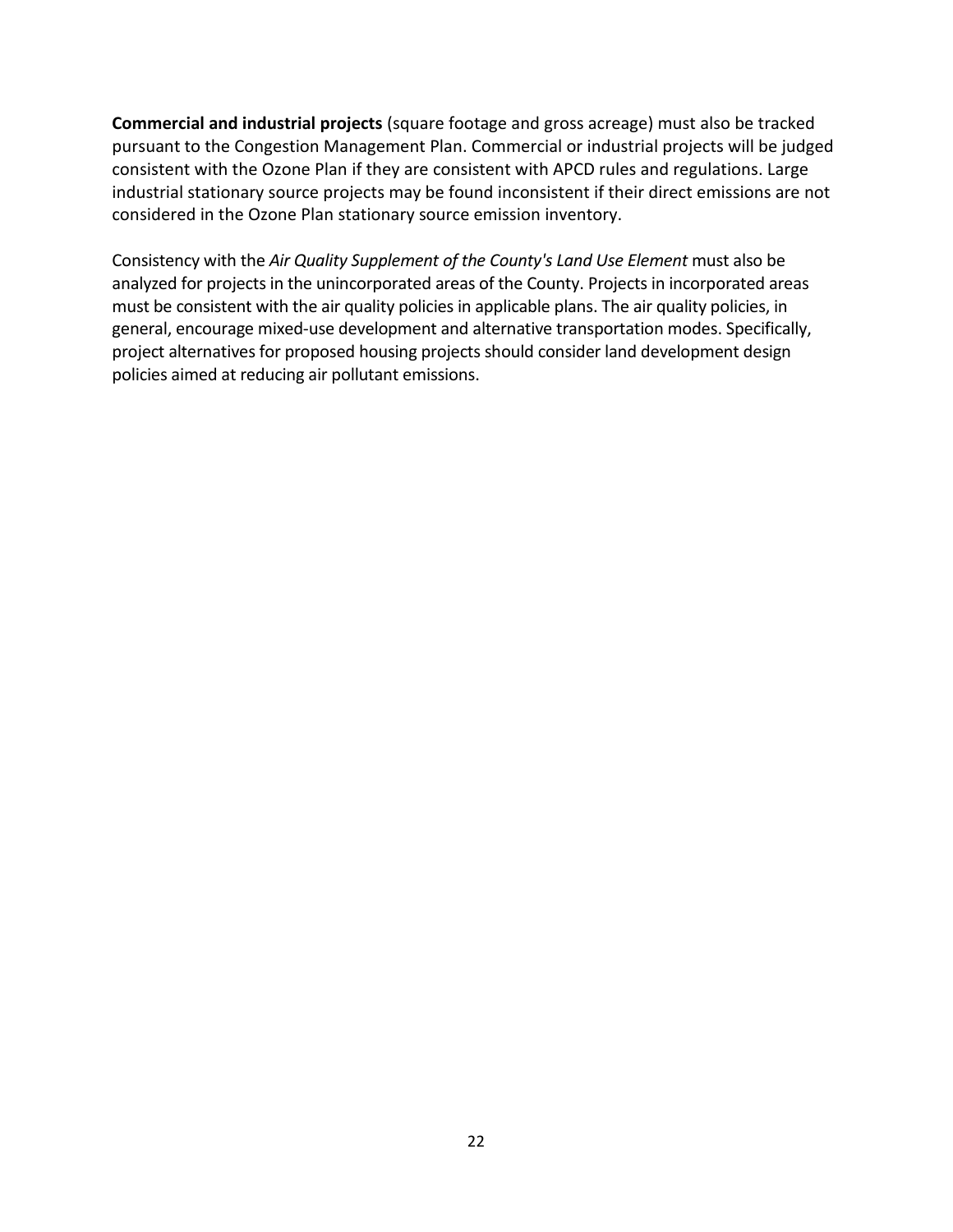# **6. MITIGATION MEASURES AND RESIDUAL IMPACTS**

The environmental document must describe all feasible mitigation measures that may be used to reduce or avoid potentially significant air quality impacts. Evaluation of **mitigation measures**to reduce or avoid potentially significant air quality impacts should include effectiveness of mitigation measures (quantified, if possible) and discussion of **residual impacts**.

Mitigation measures are required to reduce potentially significant air quality impacts caused by a proposed project. The State CEQA Guidelines state that a project shall not be approved with significant environmental impacts if there are feasible mitigation measures to reduce or eliminate the impact. As required by the CEQA Statute Section 21081.6, lead or responsible agencies must establish a **Mitigation Monitoring or Reporting Plan** to ensure that mitigation measures imposed as conditions of project approval are implemented as specified.

This section lists mitigation measures for typical land use projects. Such measures would normally be **recommended** to reduce adverse air quality impacts and are **required** whenever project air quality impacts exceed the significance thresholds.

The following list of mitigation measures **is not all-inclusive**. It should also be noted that more than one mitigation measure per pollutant might be required to reduce project impacts to below the significance threshold. The APCD recommends that the effectiveness of mitigation measures in reducing air quality impact levels be discussed and quantified whenever possible. The effectiveness depends on proper implementation and may vary by location. The Community Programs Section of the APCD should be contacted for information on the best available mitigation measures for different sources.

#### 6.1 CONSTRUCTION IMPACT MITIGATION: PM<sub>10</sub> MITIGATION MEASURES

These measures should be required for all projects involving earthmoving activities, regardless of the project size or duration. Projects are expected to manage fugitive dust emissions such that emissions do not exceed APCD's visible emissions limit (APCD Rule 302), create a public nuisance (APCD Rule 303), and are in compliance with the APCD's requirements and standards for visible dust (APCD Rule 345).

• During construction, use water trucks, sprinkler systems, or dust suppressants in all areas of vehicle movement to prevent dust from leaving the site and from exceeding the APCD's limit of 20% opacity for greater than 3 minutes in any 60 minute period. When using water, this includes wetting down areas as needed but at least once in the late morning and after work is completed for the day. Increased watering frequency should be required when sustained wind speed exceeds 15 mph. Reclaimed water should be used whenever possible. However, reclaimed water should not be used in or around crops for human consumption.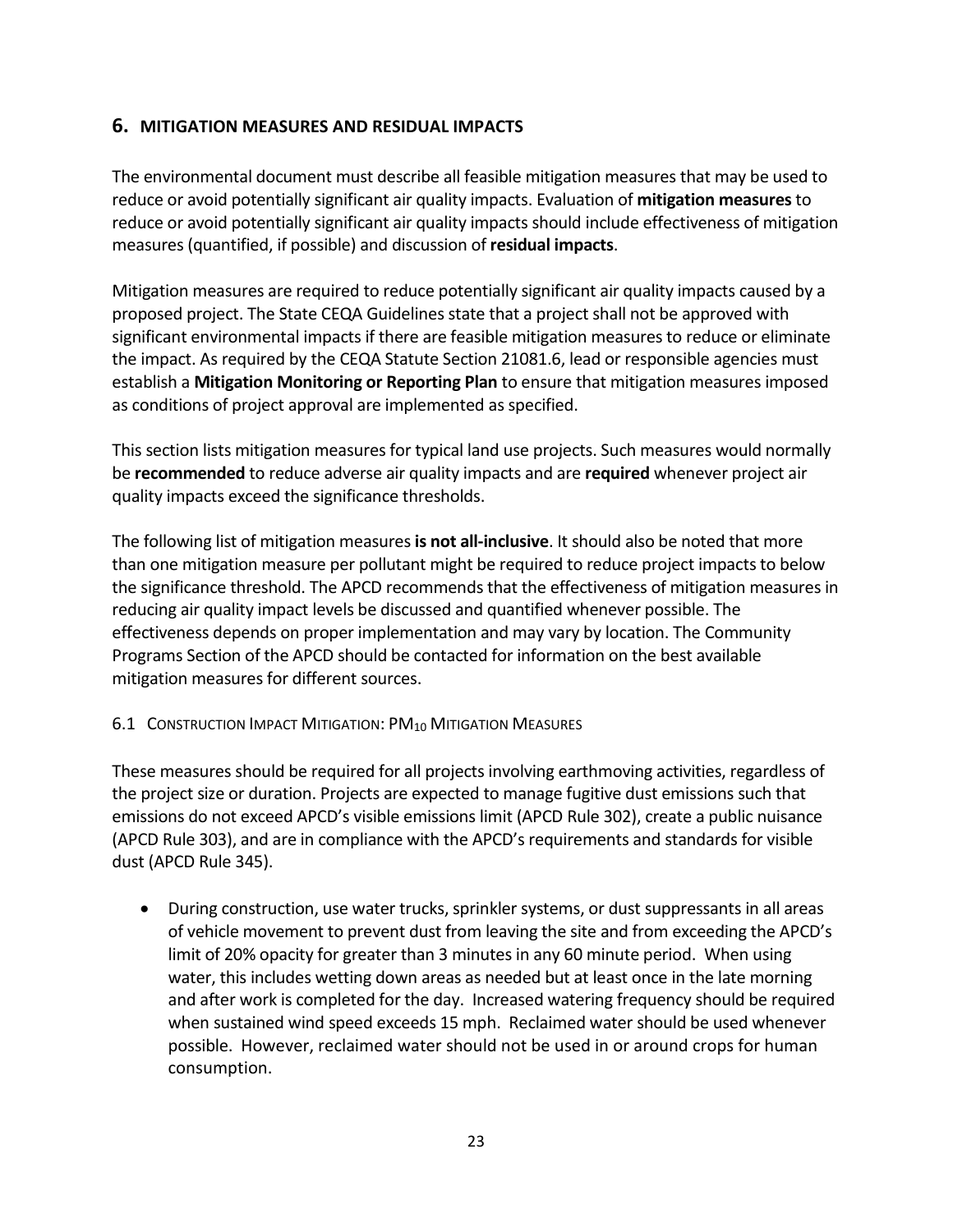- Onsite vehicle speeds shall be no greater than 15 miles per hour when traveling on unpaved surfaces.
- Install and operate a track-out prevention device where vehicles enter and exit unpaved roads onto paved streets. The track-out prevention device can include any device or combination of devices that are effective at preventing track out of dirt such as gravel pads, pipe-grid track-out control devices, rumble strips, or wheel-washing systems.
- If importation, exportation, and stockpiling of fill material is involved, soil stockpiled for more than one day shall be covered, kept moist, or treated with soil binders to prevent dust generation. Trucks transporting fill material to and from the site shall be tarped from the point of origin.
- Minimize the amount of disturbed area. After clearing, grading, earthmoving, or excavation is completed, treat the disturbed area by watering, OR using roll-compaction, OR revegetating, OR by spreading soil binders until the area is paved or otherwise developed so that dust generation will not occur. All roadways, driveways, sidewalks etc. to be paved should be completed as soon as possible.
- Schedule clearing, grading, earthmoving, and excavation activities during periods of low wind speed to the extent feasible. During periods of high winds (>25 mph) clearing, grading, earthmoving, and excavation operations shall be minimized to prevent fugitive dust created by onsite operations from becoming a nuisance or hazard.
- The contractor or builder shall designate a person or persons to monitor and document the dust control program requirements to ensure any fugitive dust emissions do not result in a nuisance and to enhance the implementation of the mitigation measures as necessary to prevent transport of dust offsite. Their duties shall include holiday and weekend periods when work may not be in progress. The name and telephone number of such persons shall be provided to the Air Pollution Control District prior to grading/building permit issuance and/or map clearance.

#### 6.2 CONSTRUCTION IMPACT MITIGATION – EQUIPMENT EXHAUST

Particulate emissions from diesel exhaust are classified as carcinogenic by the state of California. The following is a list of regulatory requirements and control strategies that should be implemented to the maximum extent feasible. Measures shall be shown on grading and building plans*,* and shall be adhered to throughout grading, hauling and construction activities.

The following measures are required by state law:

• All portable diesel-powered construction equipment greater than 50 brake horsepower (bhp) shall be registered with the state's portable equipment registration program OR shall obtain an APCD permit.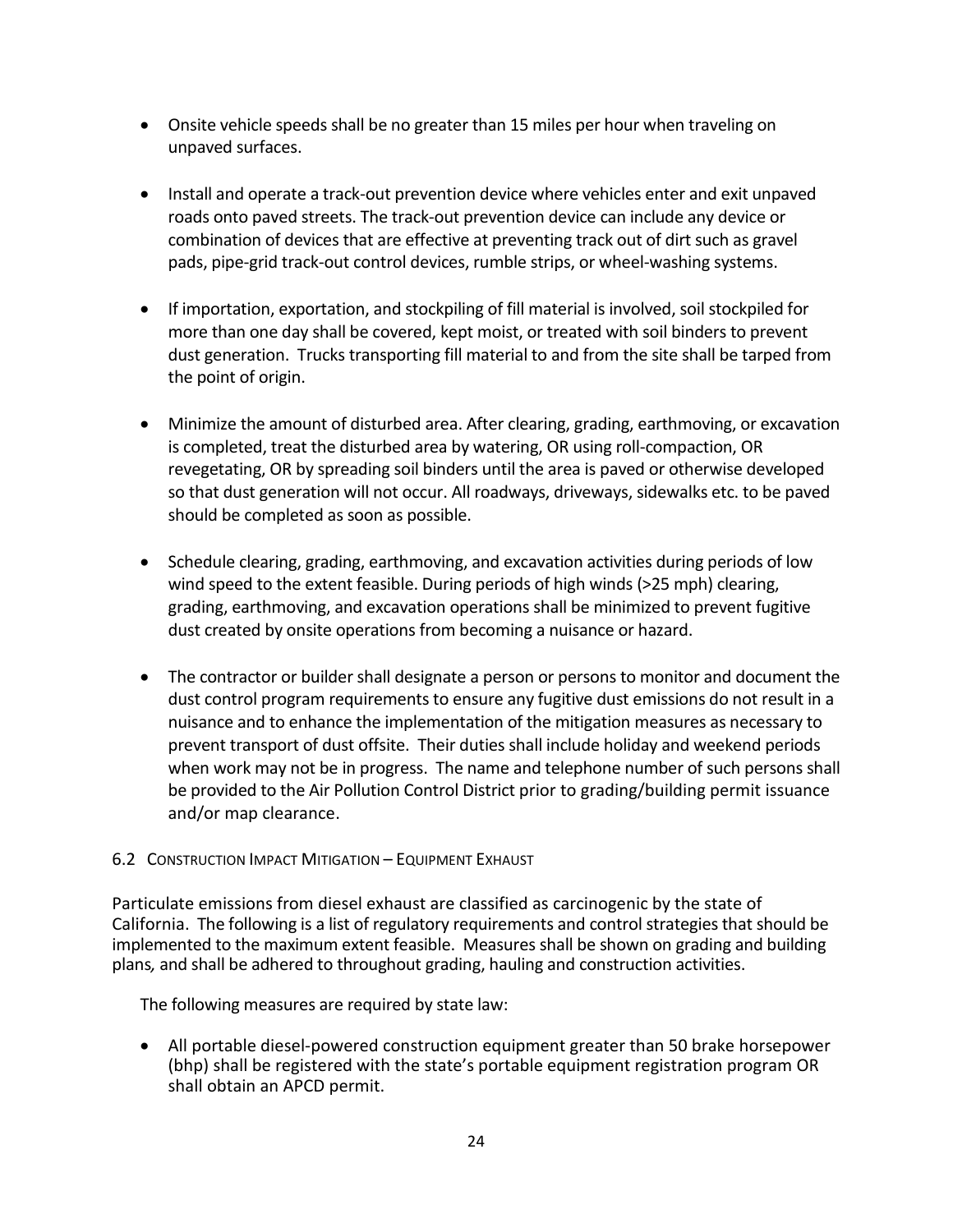- Fleet owners of diesel-powered mobile construction equipment greater than 25 hp are subject to the California Air Resource Board (CARB) In-Use Off-Road Diesel-Fueled Fleets Regulation (Title 13, California Code of Regulations (CCR), §2449), the purpose of which is to reduce oxides of nitrogen (NOx), diesel particulate matter (DPM), and other criteria pollutant emissions from in-use off-road diesel-fueled vehicles. Off-road heavy-duty trucks shall comply with the State Off-Road Regulation. For more information, see [www.arb.ca.gov/msprog/ordiesel/ordiesel.htm.](http://www.arb.ca.gov/msprog/ordiesel/ordiesel.htm)
- Fleet owners of diesel-fueled heavy-duty trucks and buses are subject to CARB's On-Road Heavy-Duty Diesel Vehicles (In-Use) Regulation (Title 13, CCR, §2025), the purpose of which is to reduce DPM, NOx and other criteria pollutants from in-use (on-road) diesel-fueled vehicles. For more information, se[e www.arb.ca.gov/msprog/onrdiesel/onrdiesel.htm.](http://www.arb.ca.gov/msprog/onrdiesel/onrdiesel.htm)
- All commercial off-road and on-road diesel vehicles are subject, respectively, to Title 13, CCR, §2449(d)(3) and §2485, limiting engine idling time. Off-road vehicles subject to the State Off-Road Regulation are limited to idling no more than five minutes. Idling of heavy-duty diesel trucks during loading and unloading shall be limited to five minutes, unless the truck engine meets the optional low-NOx idling emission standard, the truck is labeled with a clean-idle sticker, and it is not operating within 100 feet of a restricted area.

The following measures are recommended:

- Diesel equipment meeting the CARB Tier 3 or higher emission standards for off-road heavy-duty diesel engines should be used to the maximum extent feasible.
- On-road heavy-duty equipment with model year 2010 engines or newer should be used to the maximum extent feasible.
- Diesel powered equipment should be replaced by electric equipment whenever feasible. Electric auxiliary power units should be used to the maximum extent feasible.
- Equipment/vehicles using alternative fuels, such as compressed natural gas (CNG), liquefied natural gas (LNG), propane or biodiesel, should be used on-site where feasible.
- Catalytic converters shall be installed on gasoline-powered equipment, if feasible.
- All construction equipment shall be maintained in tune per the manufacturer's specifications.
- The engine size of construction equipment shall be the minimum practical size.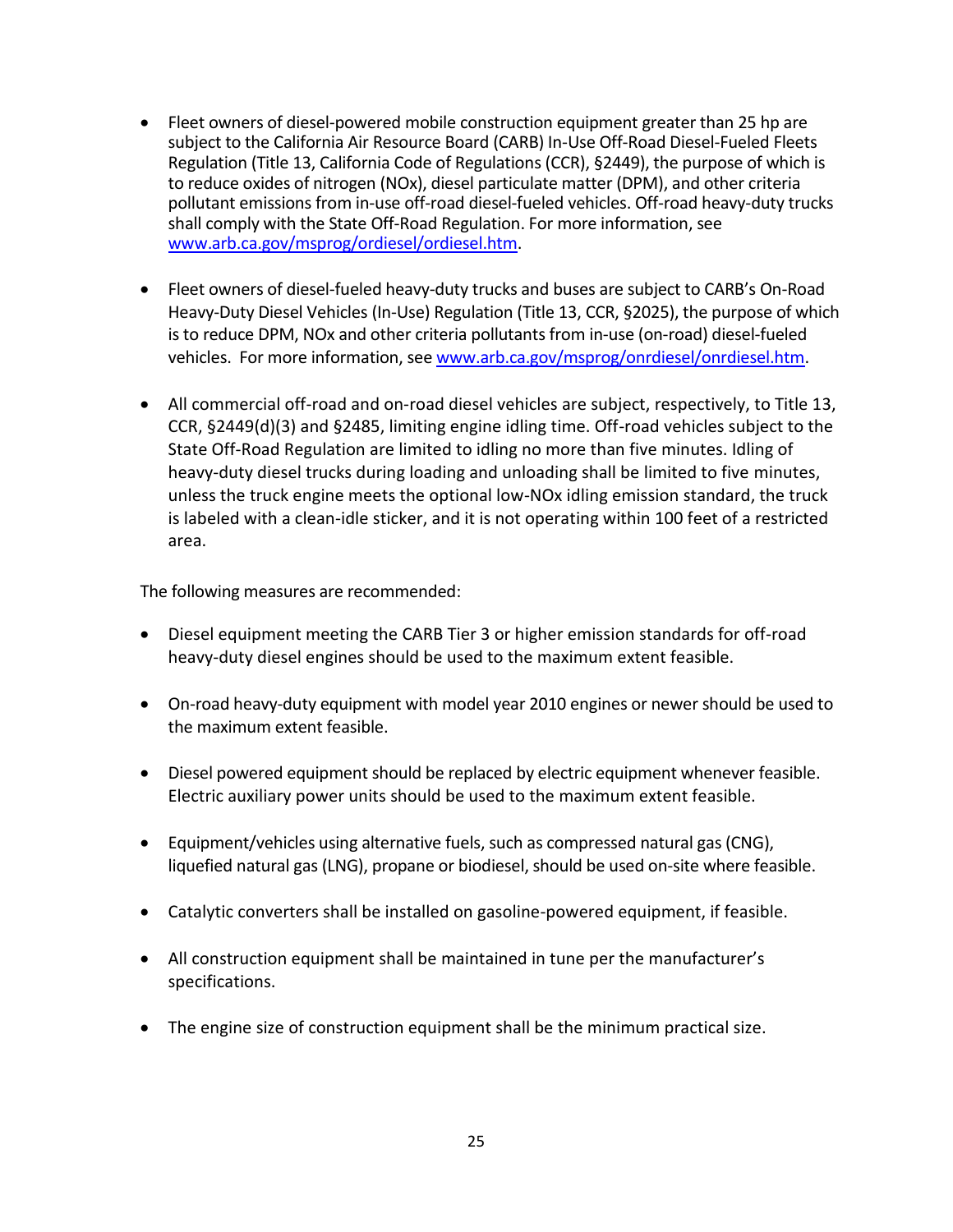- The number of construction equipment operating simultaneously shall be minimized through efficient management practices to ensure that the smallest practical number is operating at any one time.
- Construction worker trips should be minimized by requiring carpooling and by providing for lunch onsite.
- Construction truck trips should be scheduled during non-peak hours to reduce peak hour emissions whenever feasible.
- Proposed truck routes should minimize to the extent feasible impacts to residential communities and sensitive receptors.
- Construction staging areas should be located away from sensitive receptors such that exhaust and other construction emissions do not enter the fresh air intakes to buildings, air conditioners, and windows.

6.3 OPERATIONAL IMPACT MITIGATION - OZONE PRECURSOR (NO<sub>X</sub> AND ROC) MITIGATION MEASURES

The determination of an effective mitigation measure for operational impacts of ozone precursors depends on the nature of the emission source. If the emissions are from a direct source, the APCD should be contacted for direct (i.e., stationary) source mitigation measures.

The APCD has a special interest in residential and commercial land use projects that use sustainable development and pollution prevention principles. Such projects benefit air quality by reducing the use of the single occupant vehicle and by using energy more efficiently. Sustainable development includes principles that strengthen existing communities by directing development towards infill locations, promote mixed land uses, take advantage of compact and green building designs and preserve open space, agricultural land, natural beauty and environmentally sensitive areas. The principles also provide a variety of housing opportunities and choices; create walkable communities with a variety of transportation choices. Pollution prevention principles include "green" buildings whose location, design, construction and energy systems reduce the use of non-renewable energy resources.

Idling Restrictions: In order to reduce diesel emissions and the associated health risk from heavy duty diesel vehicles, California's more recent anti-idling regulations (with some exemptions) require that drivers of diesel-fueled commercial vehicles weighing more than 10,000 pounds:

• shall not idle the vehicle's primary diesel engine for greater than 5 minutes at any location,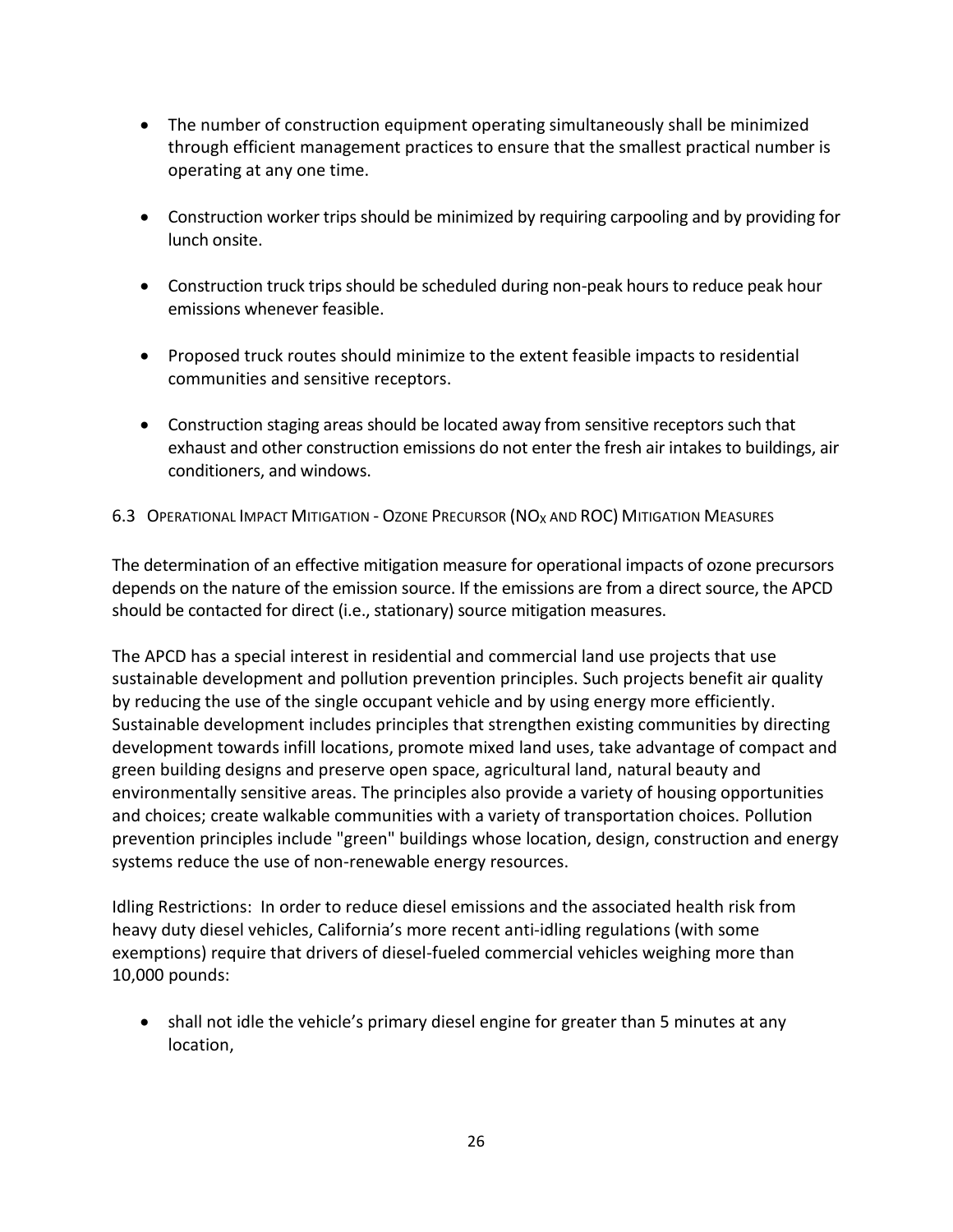• shall not use diesel-fueled auxiliary power units for more than 5 minutes to power a heater, air conditioner, or any ancillary equipment on the vehicle equipped with a sleeper berth, at any location.

Lead agencies may place additional requirements on heavy duty diesel delivery and haul trucks less than 10,000 pounds, and create "no idle" zones at locations where there is a potential for significant health risk. It may not be possible to quantify the emission reductions associated with the creation of a no idling zone. However, this feasible mitigation measure may eliminate idling emissions and may avoid potentially significant health risk impacts.

# *6.3.1 Transportation Control Measures*

On a project-specific level, land use and design measures that promote the use of alternative modes of transportation should be considered. These mitigation measures focus on reducing vehicle miles traveled, vehicle trips and peak hour travel. The implementation of these measures will control emissions of ozone precursors ( $NO<sub>x</sub>$  and ROC), the primary air pollution concern on a regional scale for most land use projects. This list is not all-inclusive; development of additional measures is encouraged.

#### Onsite Measures

• Include multiple-use development to reduce the need for vehicle trips. *Example:*

*Combine residential, employment, and retail uses.*

• Include design features to encourage alternate transportation modes. *Examples:*

> *For pedestrians: sidewalks; safe street and parking lot crossings; shade trees; off street breezeways, alleys, and over crossings; placement of parking lots and building entrances to favor pedestrians rather than cars; shower and locker facilities.*

*For transit riders: all of the above plus safe, sheltered transit stops with convenient access to building entrances.*

*For bicyclists: theft proof and well-lighted bicycle storage facilities with convenient access to building entrance; on-site bikeways between buildings or uses; shower and locker facilities.*

*For carpools and vanpools: preferential parking.*

• Provide onsite services to reduce the need for offsite travel. *Examples:*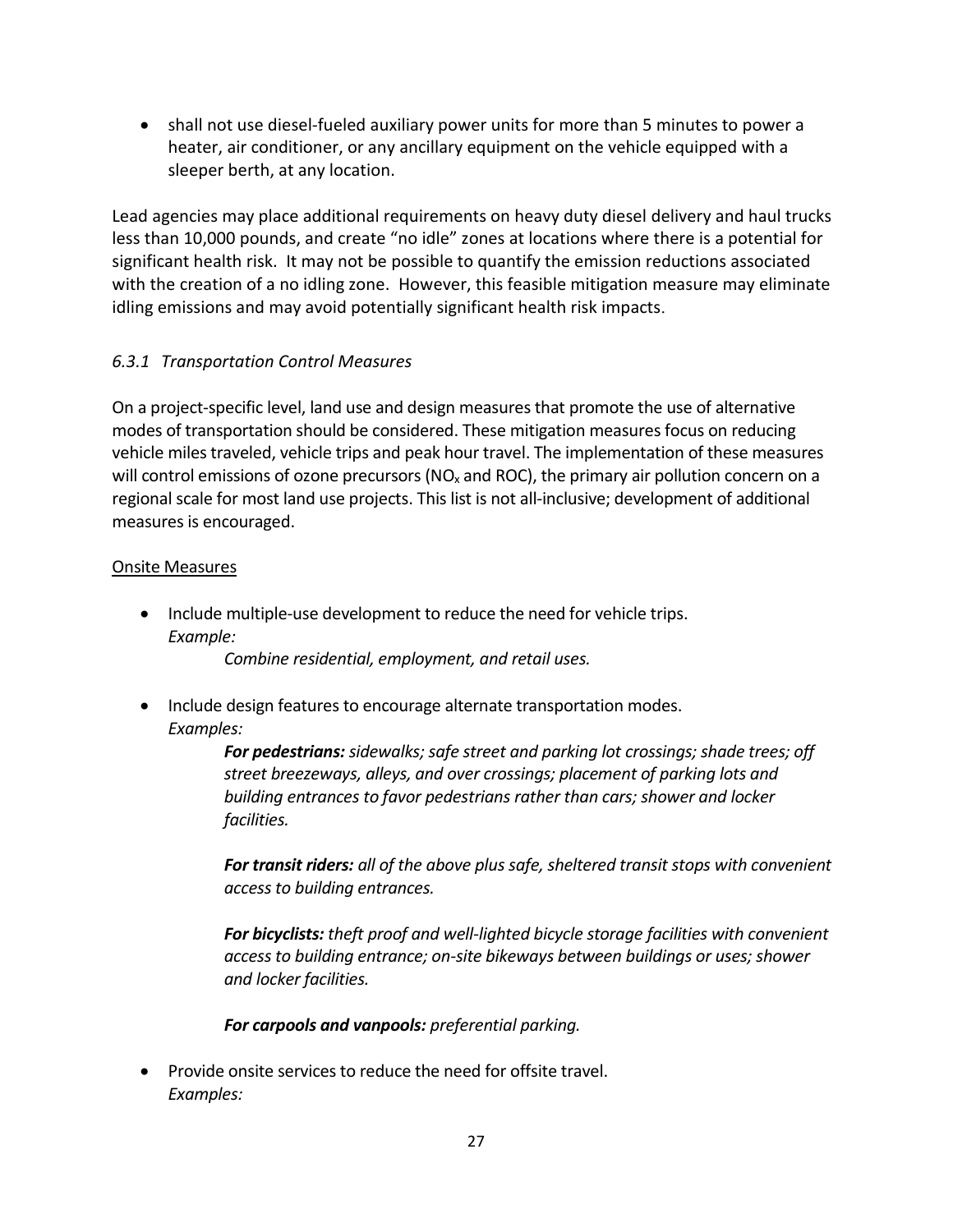*For residential developments: include childcare, telecommute center, neighborhood retail stores, postal machines, automatic teller machines.*

*For commercial/office developments: include childcare, food services, postal machines, banking services.*

*For commercial/retail developments: include delivery services, sales by phone.*

• Provide onsite services to encourage alternative transportation modes. *Examples:*

> *rideshare matching, transit subsidies, vanpool subsidies, shuttle services, parking management, guaranteed ride home, education.*

• Schedule operations to reduce trips during highly congested periods. *Examples:*

> *adjust business hours, allow alternative work schedules, schedule deliveries for offpeak hours.*

#### Off-Site Measures

• Transit service enhancements to serve the project. *Examples:*

*provide express bus service, bike racks on buses, shuttle buses.*

• Bikeway improvements related to the project. *Examples:*

*extend bikeway network to provide better access.*

• Pedestrian improvements serving the project. *Examples:*

*add sidewalks to improve access, pedestrian crossings and overhead or underground walkways.*

• Telecommuting services for project-related employees. *Examples:*

*provide rental computers, telecommuting centers.*

• Public education for residents or employees of the project. *Examples:*

> *explain the benefits of alternative transportation through multi-media campaigns, such as pamphlets, public service announcements, newsletters or community bulletin boards.*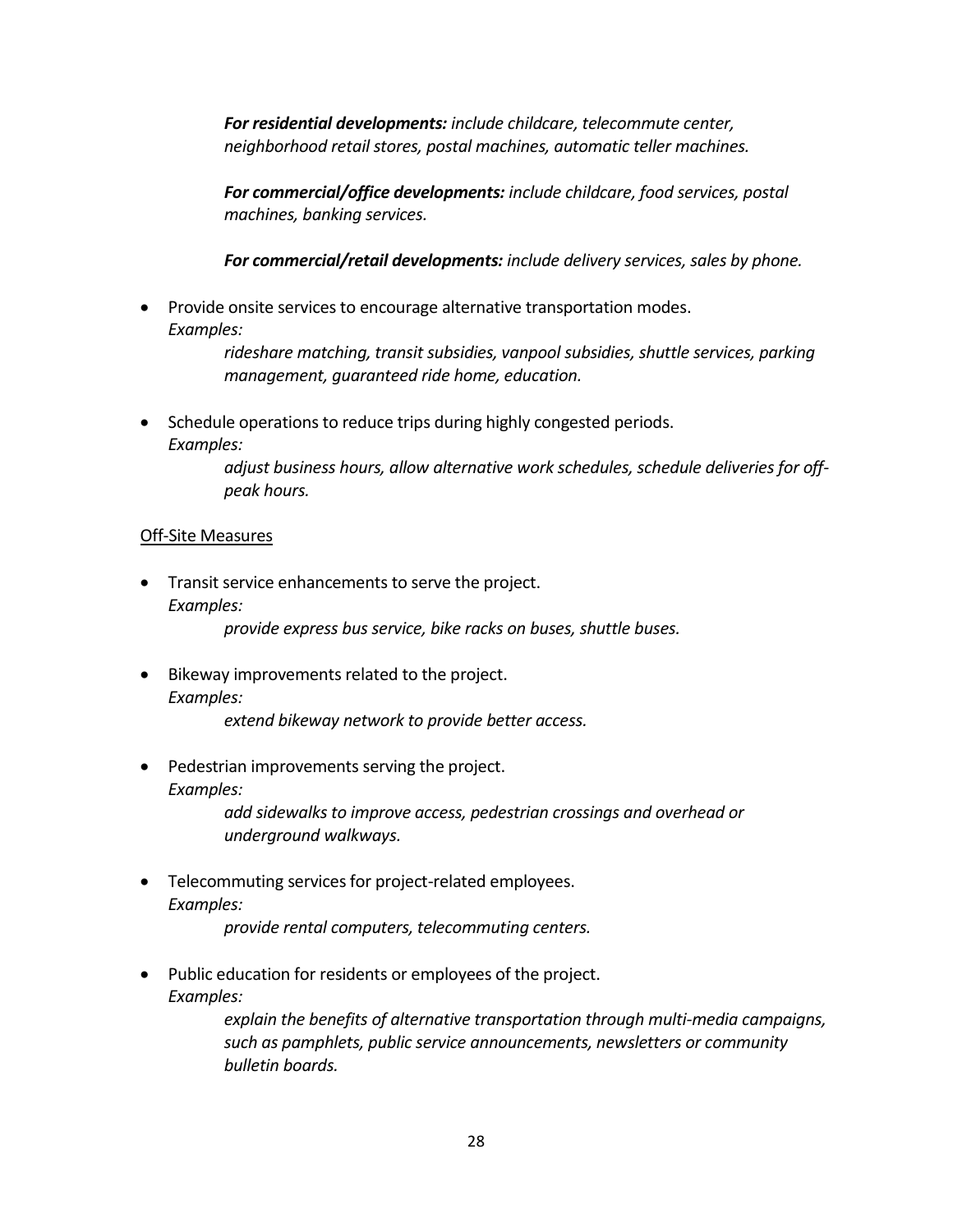The above measures may be tailored to the impacts of the proposed project. The following mitigation measure is provided as an example of recommended conditions of approval for a new regional shopping center:

*Prior to approval of the Land Use Permits, the lead agency shall review and approve the Transportation Demand Management (TDM) Program. The TDM Program shall be a part of the project lease agreement terms and include:*

- *a) A program to educate employees and shopper/users about the benefits of alternate transportation modes.*
- *b) A Bulletin Board for employee carpool matching.*
- *c) Shower and locker facilities for employee bicyclists.*
- *d) Preferential parking for employee carpoolers.*
- *e) Childcare facilities, if feasible.*
- *f) Employee transit and carpool subsidies.*
- *g) Telephone and computer shopping options.*

#### *6.3.2 Offsite Mitigation*

The APCD can provide guidance on mitigating emissions associated with stationary sources of air pollution or a land use development project. The effectiveness of the measures will vary with project location, project type, and the availability of other programs and services. The APCD is available to assist the County and the cities in tailoring a feasible program to meet the emission reduction requirements for projects whose emissions exceed the threshold of significance. Lead agencies will be responsible for implementation and monitoring of air quality offsite mitigation programs.

#### *6.3.3 Energy Conservation*

Energy conservation measures are recommended for all projects to reduce the need for natural gas and electricity and thereby reduce greenhouse gases that contribute to global climate change. Although Santa Barbara County does not have power plants, a portion of our electricity comes from burning fossil fuels, which contributes to regional air pollution. The County of Santa Barbara's **Innovative Building Review Program** (IBRP) is a free service to developers, architects, planners and homeowners on how to design projects to use energy more efficiently. Information on this program can be found at [www.sbcountyplanning.org/projects/ibrp/index.cfm.](http://www.sbcountyplanning.org/projects/ibrp/index.cfm)

The following are examples of innovative measures, some that go beyond Title 24 compliance requirements, that should be incorporated into project building plans:

- Photovoltaic and wind generators
- Passive cooling strategies: passive cooling planned for or designed into structure (e.g. strategically sized overhands or trellis on south side, operable skylights, fan,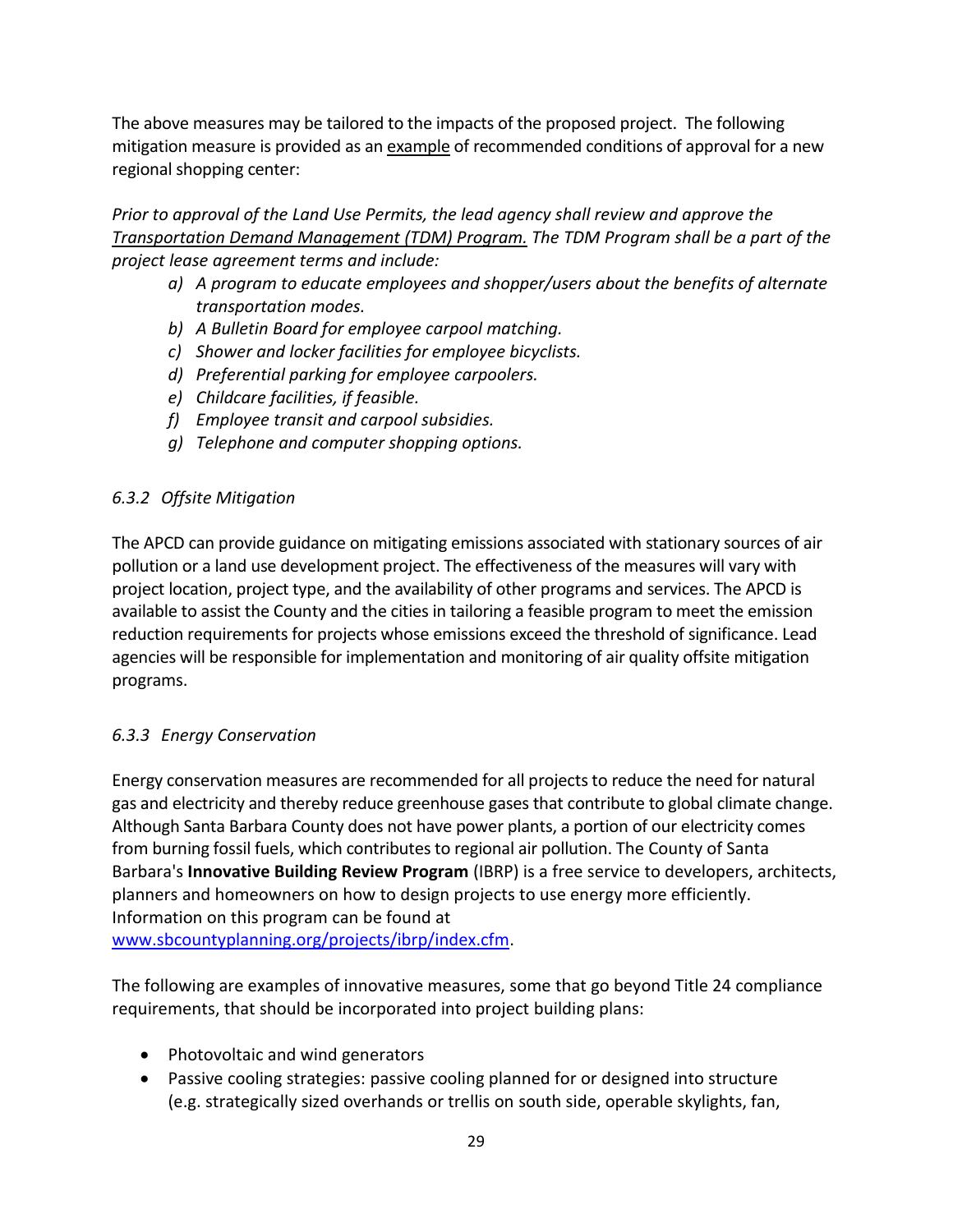thermal chimney, a cupola or roof opening for hot air venting, radiant barrier, or underground cooling tubes)

- Residential lighting: whole-home, low voltage, lighting control system with conditional logic
- Non-residential lighting: for daylit spaces, use of automatic, non-dimmed lighting control, or automatic, continuous dimming of light sources, or integrated dimming daylight control
- Outdoor lighting designed for high efficiency, solar-powered or controlled by motion detectors
- Natural lighting in buildings
- Building siting and orientation to reduce energy use and maximize opportunities for solar systems
- Summer shading and wind protection measures to increase energy efficiency (e.g. moveable exterior awnings or trees)
- Protection of building from heat loss (e.g. planting windbreak, earthen berm, or fin walls to create an air envelope around the building)
- Use of landscaping to shade buildings and parking lots
- Installation of energy efficient appliances and lighting.

# *6.3.4 Green Materials and Practices*

Proposed building plans should include green building materials and pollution prevention practices, such as:

- At least 75% of exterior of local masonry; plaster or cementitious siding; recycled content, salvaged or recommended option - certified sustainably harvested wood; recycled content roofing material or combination cement-fiber roofing; 30-year rated life on minimum 50% of roof
- At least 50% interior floor of tile, stone, finished concrete; cork or natural linoleum, carpet and pad (tacked) of recycled content or natural content
- All insulation to be 100% recycled content, wet-blown, and/or cellulose with UL fire retardant
- The use of vegetated roof or light-colored roofing materials
- At least 80% of interior and exterior paints and finishes to be zero VOC, of recycled content, water based urethane or lacquer finishes for woodwork and use of only low toxicity, solvent-free adhesives
- Implement a construction waste management plan to re-use and minimize material waste
- Use of concrete or other non-polluting materials for parking lots instead of asphalt
- Installation of mechanical air conditioners and refrigeration units that use non-ozone depleting chemicals.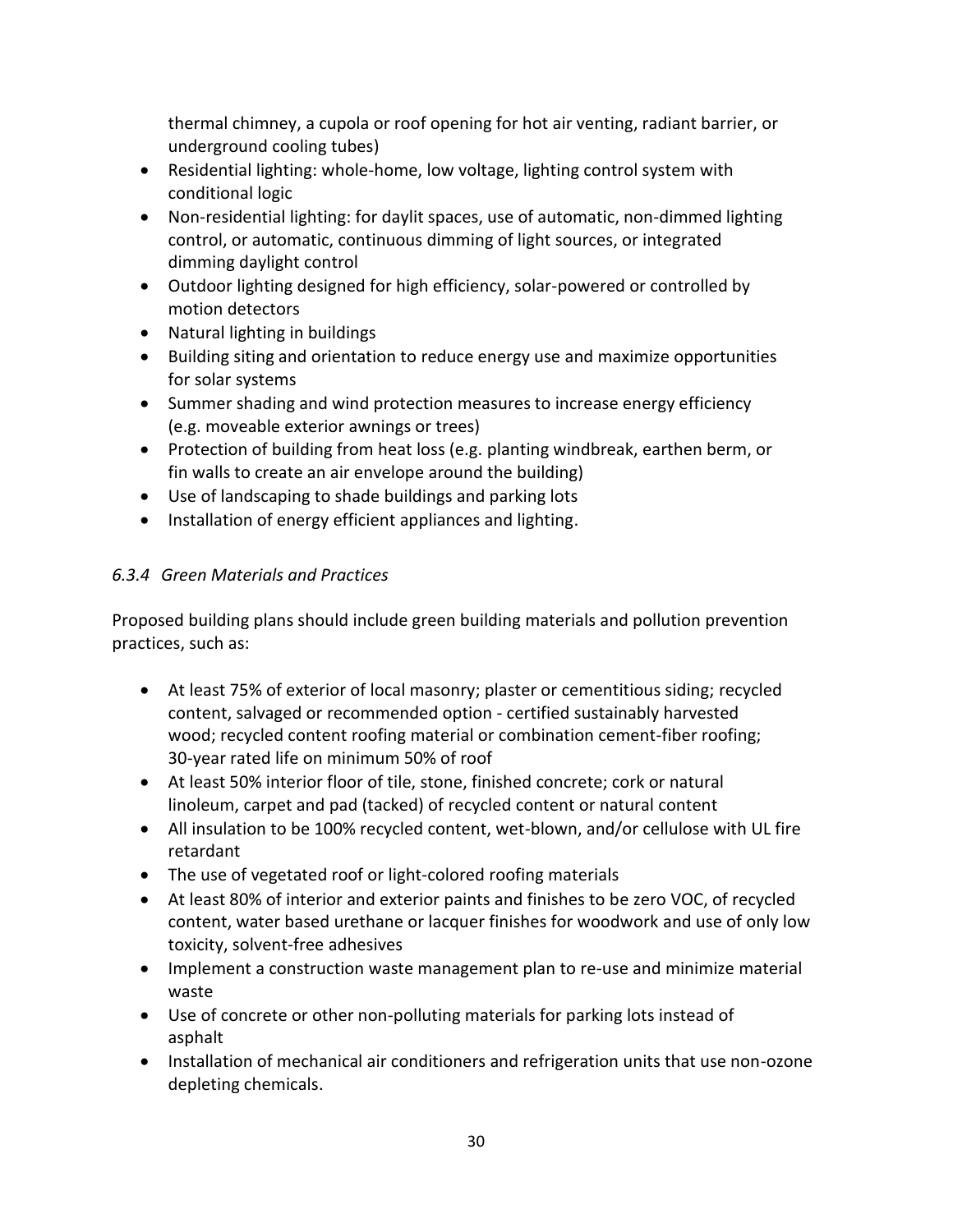# **7. GENERAL CONFORMITY REGULATIONS**

Section 176(c) of the Federal Clean Air Act prohibits Federal entities from taking actions in nonattainment or maintenance areas which do not conform to the State implementation Plan (SIP) for the attainment and maintenance of the national ambient air quality standards (NAAQS). Therefore, the purpose of conformity is to (1) ensure Federal activities do not interfere with the budgets in the SIPs; (2) ensure actions do not cause or contribute to new violations, and (3) ensure attainment and maintenance of the NAAQS. **Currently, SBCAPCD is in attainment of national ambient air quality standards, therefore general conformity analysis is not required for Federal or Federally-funded projects**.

# **8. REFERENCES**

California Air Resources Board, 2005a. Index of Area-Wide Source Methodologies, Section 5.1, Food & Agriculture, Wine Fermentation, [www.arb.ca.gov/ei/areasrc/fullpdf/full5-1.pdf.](http://www.arb.ca.gov/ei/areasrc/fullpdf/full5-1.pdf)

California Energy Commission ECDMS, 2017: CEC's *Energy Consumption Data Management System* website at [www.ecdms.energy.ca.gov/elecbycounty.aspx.](http://www.ecdms.energy.ca.gov/elecbycounty.aspx)

California Air Resources Board, 2005b, *Air Quality and Land Use Handbook: A Community Health Perspective,* April 2005*.*

CEQA Guidelines: Title 14 California Code of Regulations, Chapter 3, Guidelines for Implementation of the California Environmental Quality Act, Sections 15000 et. seq.

CEQA Statute: California Environmental Quality Act, California Public Resources Code, Division 13, Environmental Quality, Sections 21000 et. seq.

Itron, Inc., 2006: *California Commercial End-Use Survey*, Consultant Report, prepared for California Energy Commission, March 2006 (CEC-400-2006-0005), [www.energy.ca.gov/2006publications/CEC-400-2006-005/CEC-400-2006-005.PDF](http://www.energy.ca.gov/2006publications/CEC-400-2006-005/CEC-400-2006-005.PDF)

Santa Barbara County APCD, 2009, *CO2 Emissions Calculations* document dated 6/24/09, available at [www.ourair.org/wineries/.](http://www.ourair.org/wineries/)

U.S. Census Fact Finder, 2017: Santa Barbara County, California, 2015 American Community Survey, 2011-2015 American Community Survey 5-Year Estimates, www.factfinder.census.gov.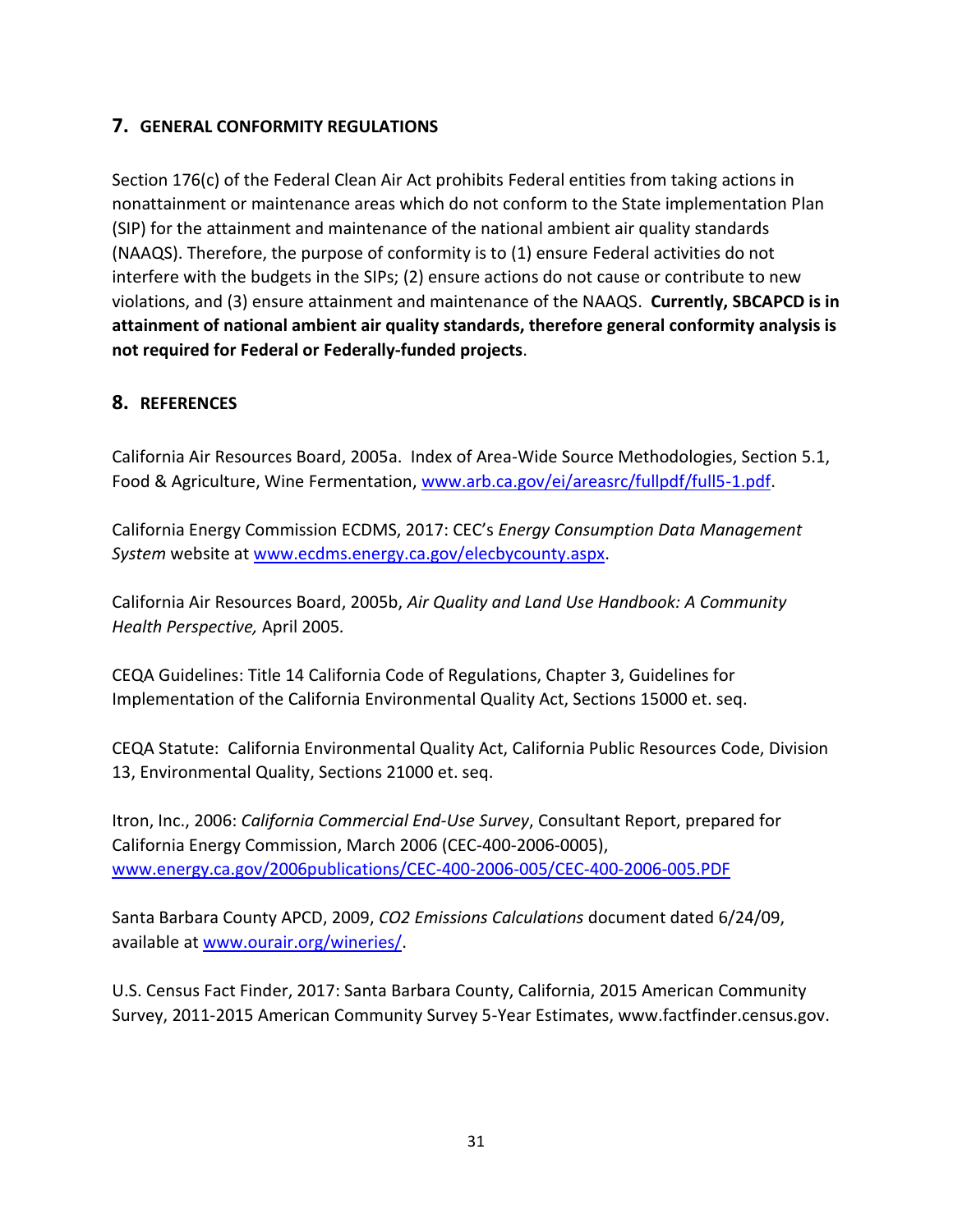# **ATTACHMENT A: Screening Table**

The Lead Agency may consult the Screening Table below for an indication as to whether the threshold for vehicle-related emissions from project operations might be exceeded. The Screening Table lists only the most common types of land uses and estimates the size of a specific project type that is expected to be less than the threshold of significance for ROC and  $NO<sub>X</sub>$  emissions from vehicles. The values provided in the Screening Table were generated using the CalEEMod model Version 2016.3.1 (described in Section 5.3.1). Assumptions for modeling inputs include: a 2019 build-out year, a project in Climate Zone 8, a default trip length, and a trip type of 100% primary trips. Emissions estimates were generated using the "summer" report. The values should be used only for project screening, and should not be considered absolute thresholds of project significance. Projects exceeding the levels indicated in the Screening Table, or project types not included in the Screening Table, should undergo a more detailed analysis, as described in Section 5.

Other air quality issues, such as high odors, toxics, greenhouse gases, cumulative impacts, and consistency with the Ozone Plan must be considered when evaluating a project's potential for causing adverse air quality impacts. Depending on the nature of the project and local conditions, a project below the values in the screening table below could still cause an adverse air quality impact.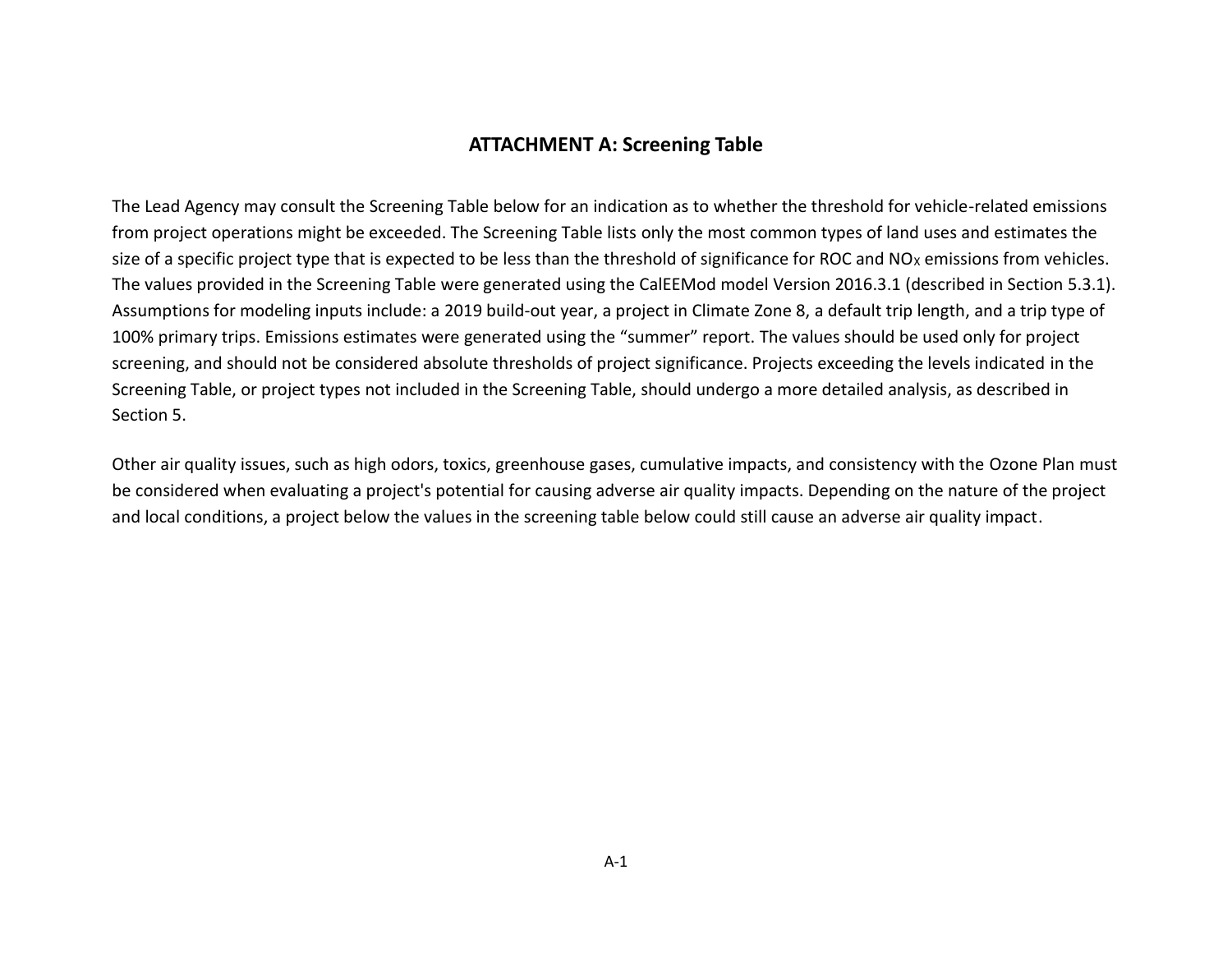# **SCREENING TABLE: Projects with Potentially Significant Emissions**

| <b>Land Use Category</b>     | <b>Project Description*</b>                                         | <b>Size of Projects Likely to Generate</b> |
|------------------------------|---------------------------------------------------------------------|--------------------------------------------|
|                              |                                                                     | Approximately 22.5 lb/day**                |
|                              |                                                                     | of ROG or NOx                              |
| <b>Housing</b>               |                                                                     |                                            |
| Single Family House          | Detached Housing, 3 houses per acre, individual lots                | 290 houses                                 |
| Apartments                   | One or two levels, 16 apartments per acre                           | 400 apartments                             |
| Condominiums/Town-           | 16 condos per acre                                                  | 490 condos                                 |
| houses                       |                                                                     |                                            |
| Mobile Home Park             | 7.9 manufactured homes per acre                                     | 575 mobile homes                           |
| <b>Schools</b>               |                                                                     |                                            |
| <b>Elementary School</b>     | K-6 grade                                                           | 175,000 square feet                        |
| High School                  | Grades 9-12                                                         | 200,000 square feet                        |
| Day Care Center              | Pre-school age, classrooms, offices, eating areas, playgrounds      | 39,000 square feet                         |
| <b>Community</b>             |                                                                     |                                            |
| Place of Worship             | Church, synagogue                                                   | 80,000 square feet                         |
|                              |                                                                     |                                            |
| Retail                       |                                                                     |                                            |
| <b>Quality Restaurant</b>    | Full service, one hour or more turnover rate                        | 30,000 square feet                         |
| High-turnover Restaurant     | Full service, less than one hour turnover rate                      | 18,000 square feet                         |
| Hotel                        | Full service, restaurant, meeting rooms                             | 340 rooms                                  |
| Motel                        | Restaurant, parking                                                 | 500 rooms                                  |
| <b>Discount Club</b>         | Free standing store, parking                                        | 50,000 square feet                         |
| <b>Electronic Superstore</b> | Electronics, Audio, Video, Software, Computers                      | 60,000 square feet                         |
| Home Improvement             | Home improvement merchandise                                        | 49,000 square feet                         |
| Superstore                   |                                                                     |                                            |
| <b>Strip Mall</b>            | Small strip shopping center that contains a variety of retail shops | 64,000 square feet                         |
| Supermarket                  | Food items, also with banking, bakeries floral and photo centers    | 16,000 square feet                         |